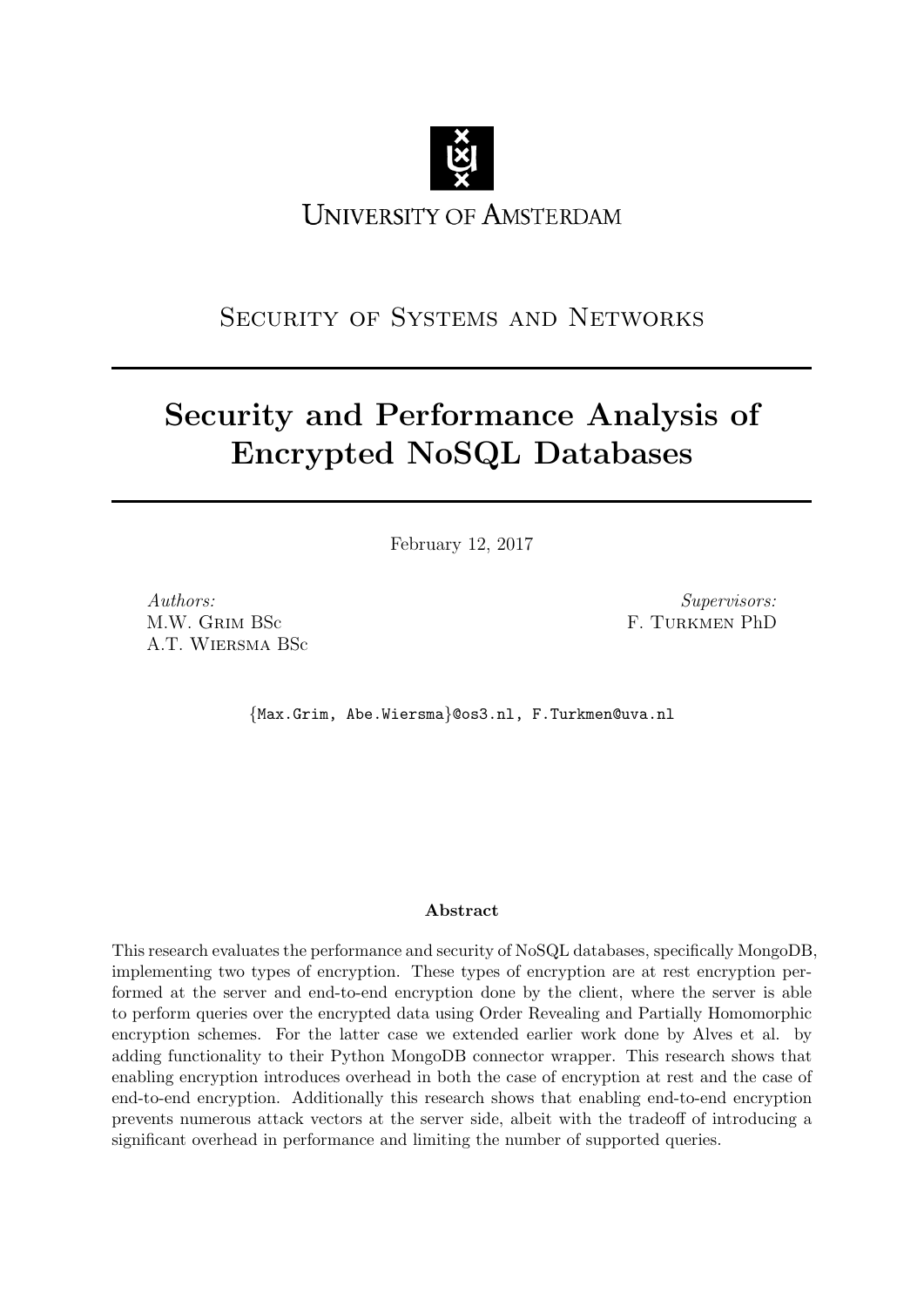### Acknowledgements

We would like to thank Fatih Turkmen for his guidance and supervision as well as providing necessary information on the project. Also we would like to thank Pedro Alves for providing us help with setting up his proof of concept framework.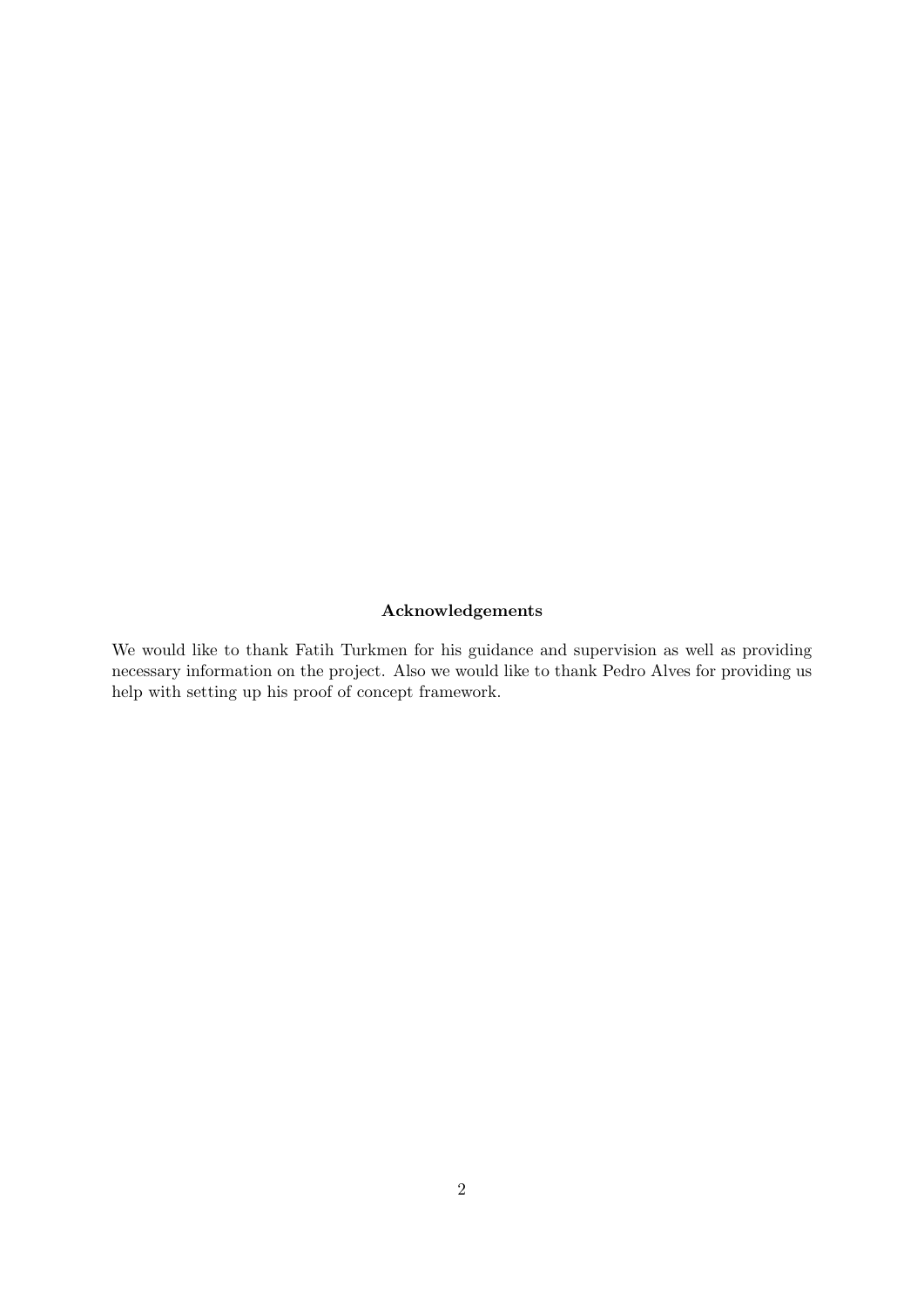# **Contents**

| Introduction<br>$\mathbf{1}$ |         |                                                                                                 |                  |  |  |  |
|------------------------------|---------|-------------------------------------------------------------------------------------------------|------------------|--|--|--|
|                              | 1.1     |                                                                                                 | 3                |  |  |  |
|                              | 1.2     | Related work                                                                                    | $\sqrt{3}$       |  |  |  |
|                              |         | 1.2.1<br>A framework for searching encrypted databases                                          | 3                |  |  |  |
|                              | 1.3     |                                                                                                 | 3                |  |  |  |
| $\bf{2}$                     |         | <b>Background</b>                                                                               | $\overline{5}$   |  |  |  |
|                              | 2.1     |                                                                                                 | $\overline{5}$   |  |  |  |
|                              |         | 2.1.1                                                                                           | $\overline{5}$   |  |  |  |
|                              | 2.2     |                                                                                                 | 6                |  |  |  |
|                              |         | 2.2.1                                                                                           | $\boldsymbol{6}$ |  |  |  |
|                              |         | 2.2.2                                                                                           | $\overline{7}$   |  |  |  |
|                              | 2.3     | The Secure Mongo framework for querying encrypted databases                                     | 8                |  |  |  |
|                              |         | 2.3.1<br>static                                                                                 | 8                |  |  |  |
|                              |         | 2.3.2<br>index                                                                                  | 8                |  |  |  |
|                              |         | 2.3.3<br>h_add                                                                                  | 9                |  |  |  |
|                              |         | 2.3.4<br>h_mul                                                                                  | 9                |  |  |  |
|                              |         | 2.3.5                                                                                           | 9                |  |  |  |
| $\bf{3}$                     |         | Approach & Methods                                                                              | 10               |  |  |  |
|                              | $3.1\,$ |                                                                                                 | 10               |  |  |  |
|                              | 3.2     |                                                                                                 | 12               |  |  |  |
|                              | 3.3     |                                                                                                 | 12               |  |  |  |
|                              |         | 3.3.1                                                                                           | 13               |  |  |  |
|                              |         | 3.3.2                                                                                           | 14               |  |  |  |
| 4                            | Results |                                                                                                 | 16               |  |  |  |
|                              | 4.1     |                                                                                                 | 16               |  |  |  |
|                              |         | Encryption at rest $\dots \dots \dots \dots \dots \dots \dots \dots \dots \dots \dots$<br>4.1.1 | 16               |  |  |  |
|                              |         | 4.1.2                                                                                           | 20               |  |  |  |
|                              | 4.2     |                                                                                                 | 22               |  |  |  |
|                              |         | 4.2.1                                                                                           | 22               |  |  |  |
|                              |         | 4.2.2                                                                                           | 23               |  |  |  |
| 5                            |         | Conclusion                                                                                      | 24               |  |  |  |
| 6                            |         | Discussion & Future Work                                                                        | 25               |  |  |  |
|                              | 6.1     |                                                                                                 | 25               |  |  |  |
|                              | 6.2     |                                                                                                 | 25               |  |  |  |
|                              |         |                                                                                                 |                  |  |  |  |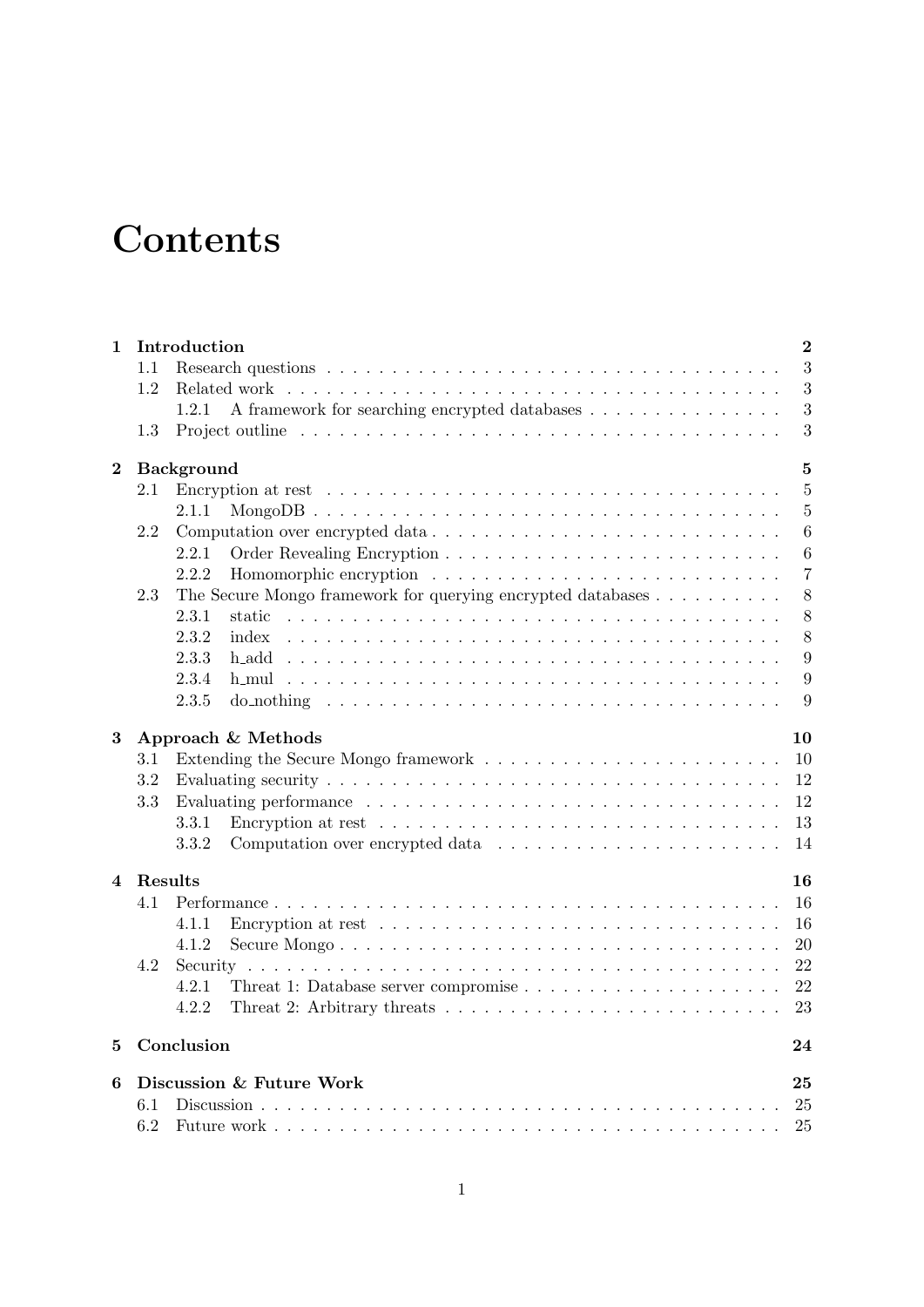# <span id="page-3-0"></span>Introduction

The security of private information is a challenge the IT branch slowly has been getting to terms with. Securing data residing in databases however is not as trivial. Attackers have a plethora of ways to gain unauthorised access to servers, either by using software vulnerabilities or by human error. These are not the only types of attack that pose a threat; Honest but curious individuals such as system administrators or developers may breach a database's confidentiality. This especially concerns databases hosted on Cloud infrastructures. Though popularity of these services increases, one should always consider the security risks that arise when hosting applications at Cloud providers.

These attacks can be countered by encryption the data stored in these databases. Encryption at rest is where the file system, directory or separate rows of a database are encrypted and decrypted by the server when moved from memory to storage. Full disk encryption has shown to be circumventable by using a cold boot attack on a servers memory [\[16\]](#page-32-0). This illustrates the fundamental problem with encryption at rest, namely that the server must be aware of the secret key. Additionally one should trust the Cloud provider hosting the database software to properly encrypt the plain data that is sent to them. Advantages of having the infrastructure in the Cloud is that it has a good infrastructure and often is cheaper to place all the data there.

Another option that might turn out to be safer to do is encrypting at the client side. This means that only the client is in possession of the secret key, ensuring end-to-end encryption. End-to-end encryption is growing in popularity, examples can be seen in for example chat applications as WhatsApp and Signal that promise to perform end-to-end encryption between clients. This however would mean losing query capabilities as the server is not able to read the data anymore.

In an effort to improve security and performance Popa et al. proposed a way of securing databases by using (No)SQL-aware encryption schemes, allowing (search) operations and computation on encrypted data that reside in the database while retaining confidentiality [\[25,](#page-32-1) [26\]](#page-32-2). Doing so allows clients to still query the database, without the need for the server to know the secret key.

While relational SQL databases still dominate the database market, the more efficient NoSQL databases are eating away at the SQL market share [\[3\]](#page-31-0). This transition is most apparent in big-data applications. As such this paper aims to evaluate encrypted NoSQL databases in terms of performance and security.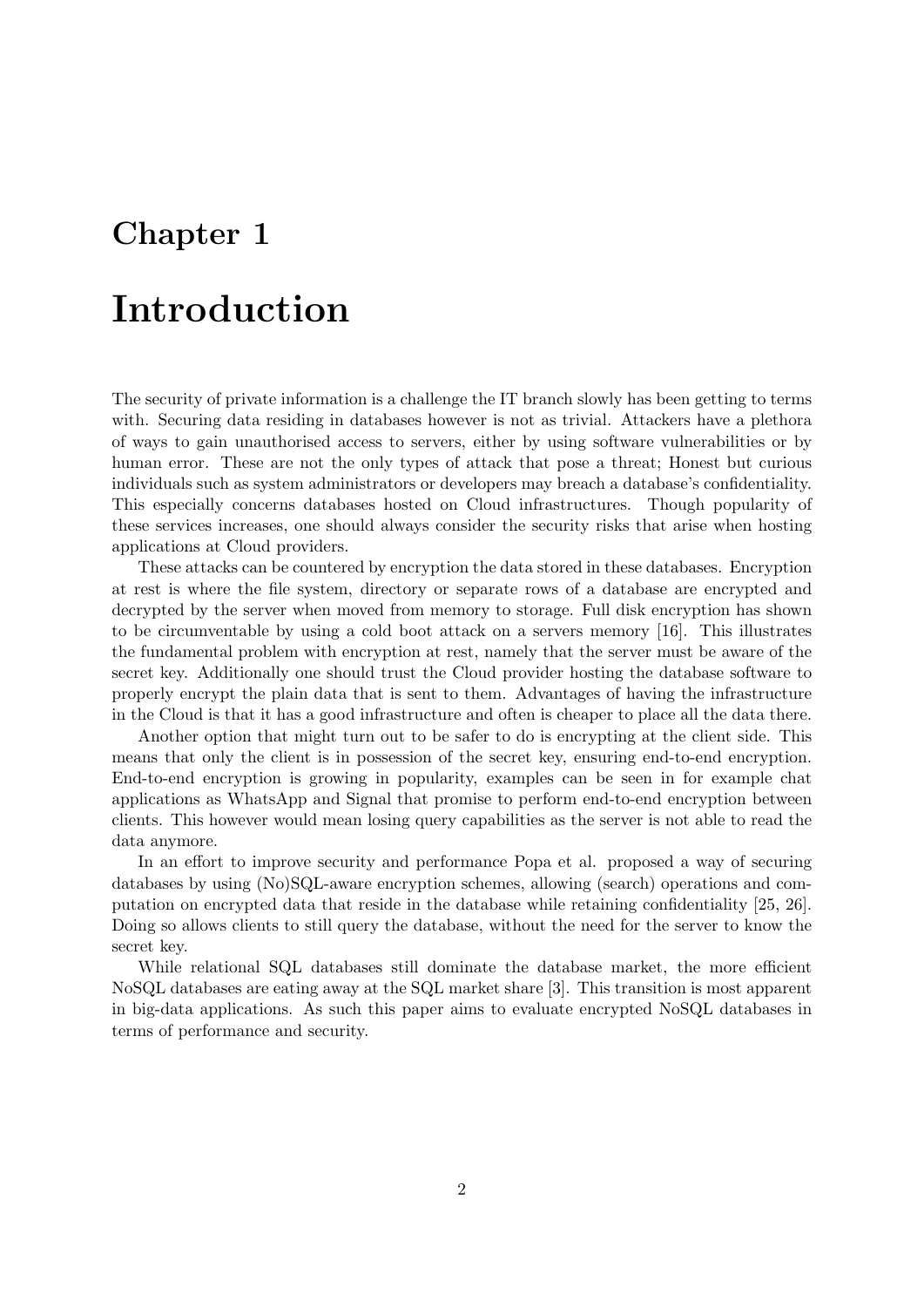### <span id="page-4-0"></span>1.1 Research questions

- How is SQL-aware encryption realised in NoSQL database engines?
	- What kind of security does it provide?
	- How do (end-to-end) NoSQL-aware encryption schemes compare to regular encryption at rest schemes in terms of security?
- What is the performance impact of enabling encryption schemes on database engines under different types of workloads such as query processing over encrypted data?
	- What limitations are their in terms of functionality when enabling these encryption schemes?

### <span id="page-4-1"></span>1.2 Related work

This section presents an overview of relevant work done in the database security research field.

Previous research on the "Security issues in NoSQL databases": MongoDB and Cassandra, by Okman et al. determined the lack of on-disk encryption of the data-store to be problematic [\[23\]](#page-32-3).

A later research by Noiumkar & Chomsiri "A Comparison the Level of Security on Top 5 Open Source NoSQL Databases" confirms again the lack of data encryption on disk by NoSQL databases [\[22\]](#page-32-4). Since then both Cassandra as well as MongoDB released encryption at rest for their enterprise product line.

Research on encrypting SQL databases was published in Popa et al. (2011) [\[26\]](#page-32-2). "CryptDB: Protecting Confidentiality with Encrypted Query Processing", which uses SQL-aware encryption to reduce security loss and decrease overhead in doing encryption for SQL databases.

Recently Poddar et al. (2016) continued the work done in CryptDB by adapting towards NoSQL-aware encryption with "Arx: A Strongly Encrypted Database System" [\[25\]](#page-32-1). Arx uses a similar infrastructure set-up as the previous CryptDB research, but uses AES as its strong basis instead of the onion encryption of CryptDB [\[26\]](#page-32-2). As the paper for Arx is still under review the publishers of the Arx database system chose to not disclose the system at this time.

#### <span id="page-4-2"></span>1.2.1 A framework for searching encrypted databases

Using a smaller instruction set Alves & Aranha (2016) structured "A Framework for Searching Encrypted Databases" [\[6\]](#page-31-1). Alves & Aranha propose the use of Order Revealing Encryption over the use of Order Preserving Encryption which is used under Arx. As with Arx the encryption used is NoSQL-aware allowing for computation over encrypted data.

Bosch et al. (2015) [\[8\]](#page-31-2) provides with "A survey of provably secure searchable encryption" which does evaluations for the numerous types of Searchable Encryption (SE). Authors of the aforementioned publications all reviewed their encryption using the Bosch survey.

## <span id="page-4-3"></span>1.3 Project outline

This report will continue with a summary on relevant subjects such as encryption at rest and homomorphic encryption in chapter [2.](#page-6-0) Chapter [3](#page-11-0) describes the methodology used to test the performance of MongoDB with different types of encryption and how its security is evaluated. Results of these evaluations are presented in chapter [4.](#page-17-0) Finally, chapter [5](#page-25-0) will draw conclusions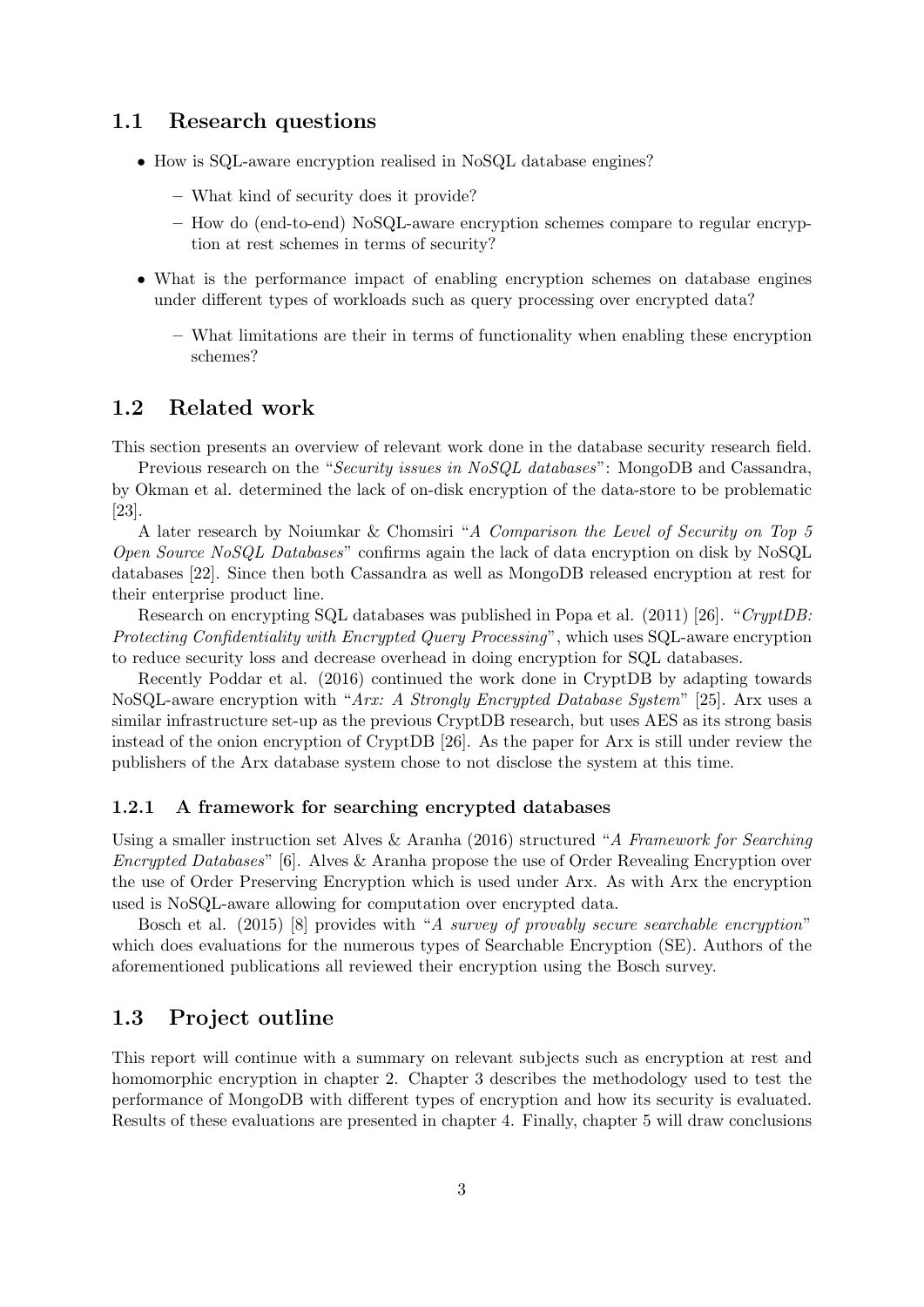from the collected data and chapter [6](#page-26-0) will discuss the research done and propose future work to be done.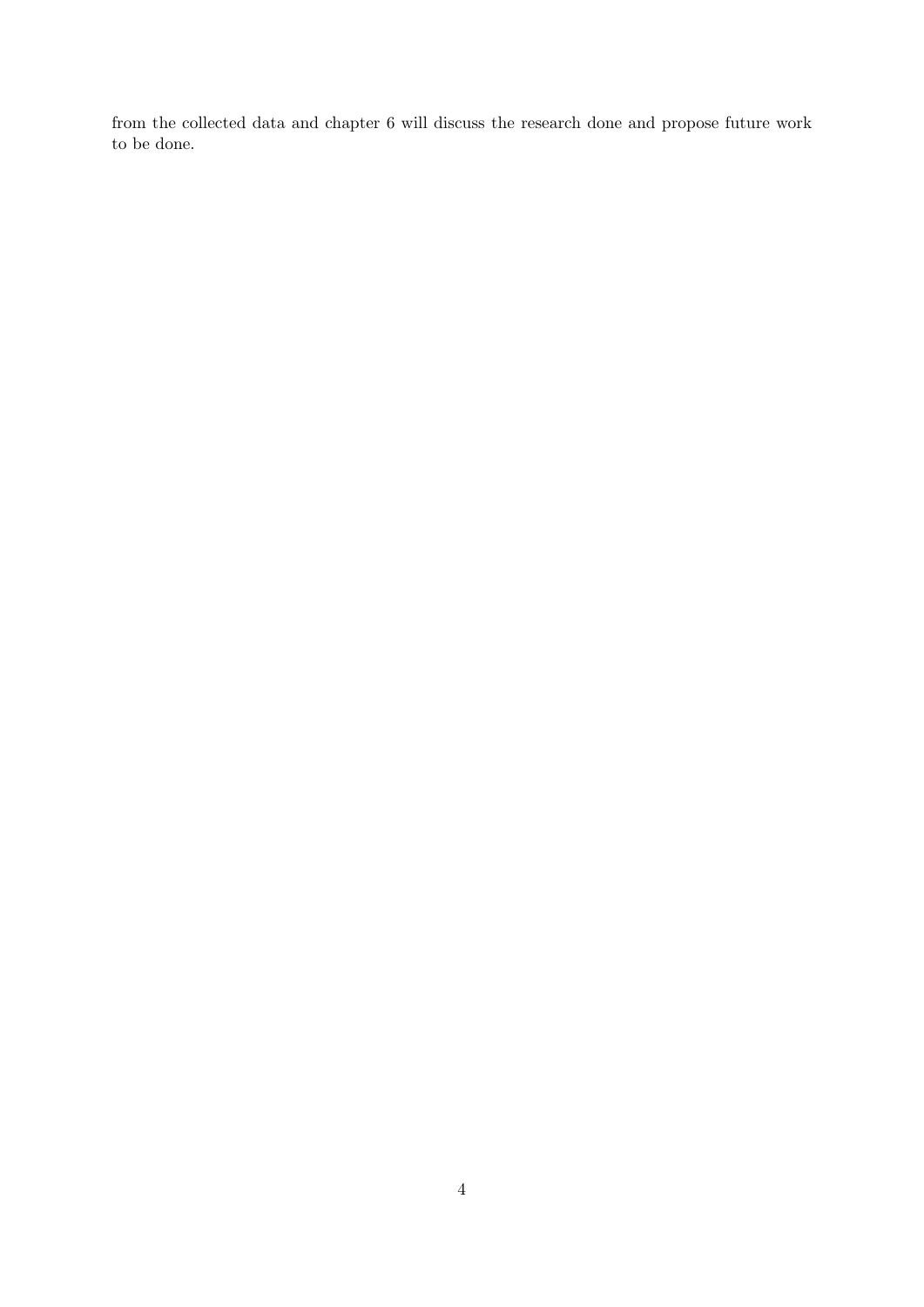# <span id="page-6-0"></span>**Background**

### <span id="page-6-1"></span>2.1 Encryption at rest

Encryption at rest is the term used to describe the encryption of the inactive data in a database. Similar technology is prevalent in the encryption of hard-disks and file-systems. When the inactive data is needed for operating on, the data is decrypted by the database application and stored as plaintext. In terms of change in infrastructure this equates in a change from Figure [2.1a](#page-6-3) to Figure [2.1b.](#page-6-3)

This type of encryption is usually done using proven encryption methods like AES or RSA [\[11,](#page-31-3) [17\]](#page-32-5). To ensure the best possible security the encryption keys should be stored separately from the encrypted data and be updated regularly. For larger amounts of data it is recommended to avoid using ECB mode AES as identical blocks of plaintext are encrypted into identical blocks of ciphertext. This would result in visible data patterns which is undesirable in regards to optimal security.

When the inactive data is stored it is as secure as your AES key, but the active data is as secure as its volatility. Because of the data remanence properties of computer memory its very possible to extract the un-encrypted contents of the memory by doing a "cold boot attack" [\[15\]](#page-31-4).

#### <span id="page-6-2"></span>2.1.1 MongoDB

MongoLabs natively supports encryption at rest since version 3.2 of their MongoDB Enterprise Advanced edition<sup>[1](#page-0-0)</sup>. It uses the OpenSSL library to encrypt pages at application level using AES256-CBC. This improves performance as only modified pages need to be encrypted or decrypted [\[2\]](#page-31-5).

<span id="page-6-3"></span>

(a) Encryption in flight using TLS. Data is only encrypted when in transit, and handled as plaintext on both the client and the server side.

(b) Encryption at rest on the server side. Once the data is written to disk it is encrypted. In the memory, data is still stored as plaintext.

<sup>&</sup>lt;sup>1</sup>At the moment of writing MongoDB Enterprise Advanced is at version 3.4.1.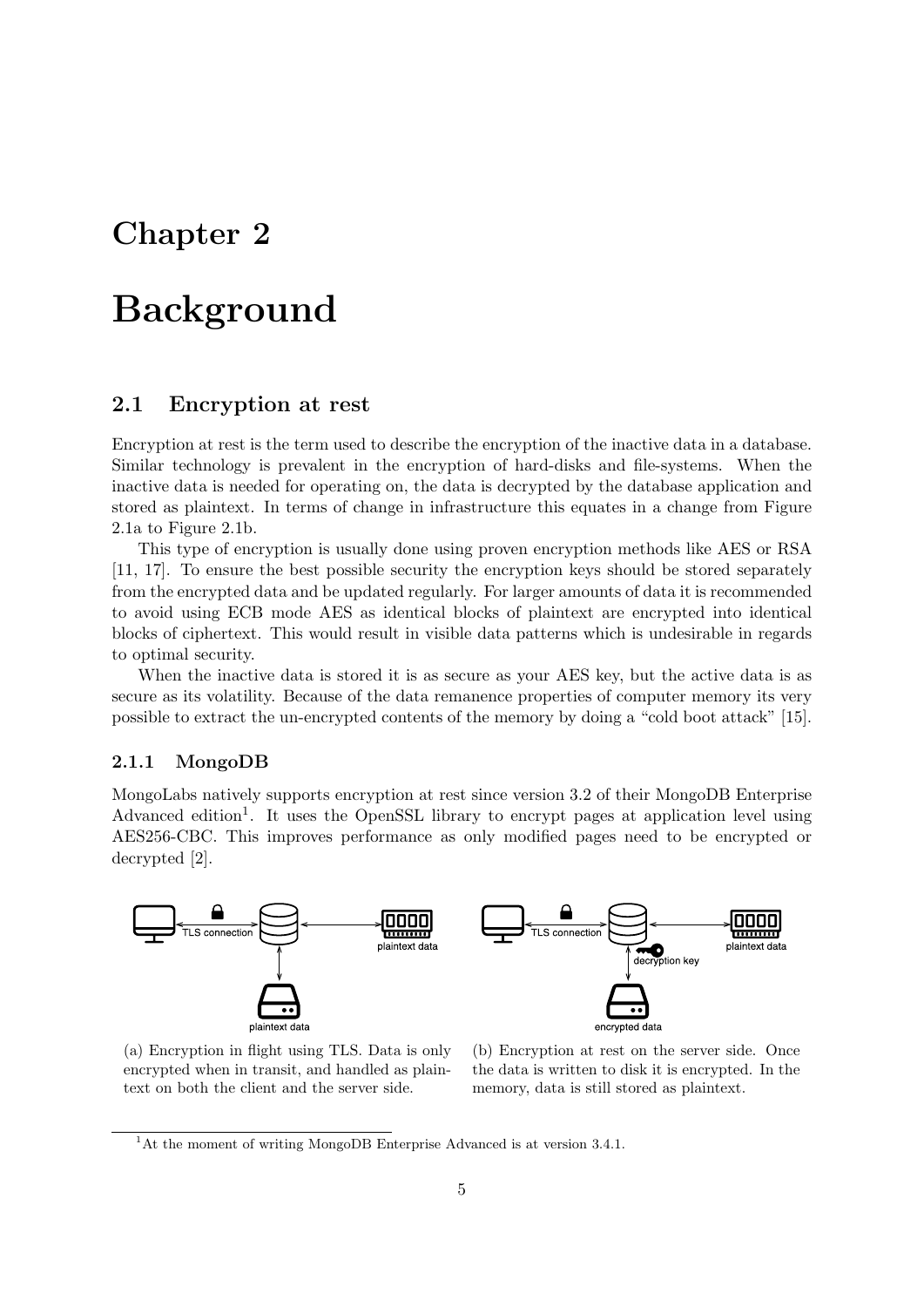<span id="page-7-2"></span>

Figure 2.2: Diagram of database setup where the data is encrypted and decrypted by the client. This facilitates end-to-end encryption, where all the data in the database, whether it is stored on the disk or loaded into the memory, is encrypted.

Each node has its own key for encrypting and decrypting data, which is wrapped by an external master key which is supplied at the startup of the node. Keys can be stored at disk or on an external keyserver. Note that this means the server always needs access to the key by storing it in the memory. Memory is prohibited from being written to disk in unencrypted form using operating system calls [\[12,](#page-31-6) [20\]](#page-32-6). This makes sure that keys are never written to disk in unencrypted form.

# <span id="page-7-0"></span>2.2 Computation over encrypted data

A more secure solution would be to delay decryption of data to the moment it reaches the client. This ensures that sensitive data can not be compromised on the server, even when loaded into the memory. In terms of change required to the infrastructure this equates from a change from Figure [2.1b](#page-6-3) to Figure [2.2.](#page-7-2)

Consequently the database is not able anymore to read the data it stores for the client. But how can the database perform queries on its data if it can not even read its contents? This is where computation over encrypted data comes in. With computation over encrypted data the database server is able to do operations on encrypted data with the security that as little as possible data is leaking. To preserve data confidentiality and computability several encryption schemes are available. This ranges from encryption allowing for addition two encrypted values, multiplication of encrypted values (homomorphic encryption) or encryption that allows comparing two encrypted values and revealing order (ORE).

#### <span id="page-7-1"></span>2.2.1 Order Revealing Encryption

Order revealing encryption (ORE) reveals order when fed into a publicly available function. Not to confuse with Order Preserving Encryption (OPE), for which Naveed et al. shown that it is vulnerable for "inference attacks" [\[21\]](#page-32-7).

A sample is given in Figure [2.3](#page-8-1) where two values, in this case 2003 and 2016, are encrypted using an ORE encryption scheme and a secret key. Once encrypted, a publicly available compare function can be used to evaluate  $x > y$ . The possible outcome of this function is illustrated in Equation [2.1.](#page-8-2)

When order can be evaluated, one can perform range queries, perform sorting, and can apply filtering on encrypted data [\[19\]](#page-32-8).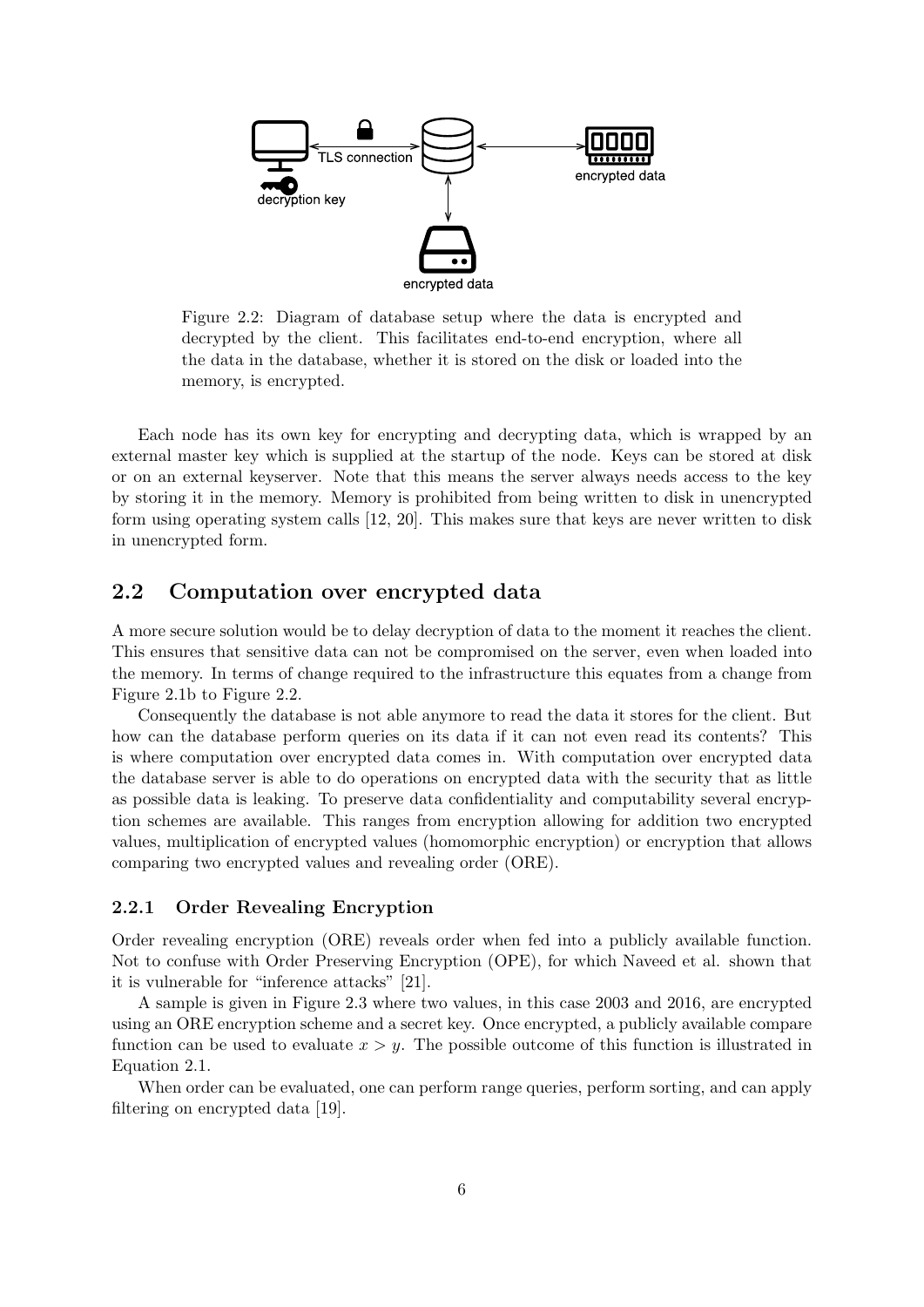<span id="page-8-1"></span>

Figure 2.3: Order Revealing Encryption example with two values, 2003 and 2016 marked as green. Once encrypted using an ORE encryption scheme (marked as blue) they can be fed into a public compare function that will tell which of the two values is bigger or that they are equal.

<span id="page-8-2"></span>
$$
comp(x, y) = \begin{cases} -1 & \text{if } x < y \\ 0 & \text{if } x = y \\ +1 & \text{if } x > y \end{cases}
$$
 (2.1)

#### <span id="page-8-0"></span>2.2.2 Homomorphic encryption

Homomorphic encryption schemes are a type of encryption schemes that allow computation on encrypted values. Operations can be executed on ciphertexts, and once its resulting ciphertext is decrypted it has the same outcome as if the operation would have been performed on the plaintext variant of the values [\[28\]](#page-32-9).

In other words, an encryption scheme has the homomorphic property if Equation [2.2](#page-8-3) holds for all secret keys  $k$  and for all values  $a$  and  $b$ . That is, each operation executed on the ciphertexts should (once decrypted) result in the same value as when the operation was executed on the plaintext values of a and b.

<span id="page-8-3"></span>
$$
E_k(a) \circ E_k(b) = E_k(a \circ b)
$$
\n
$$
(2.2)
$$

Examples of homomorphic encryption schemes are: unpadded RSA [\[27\]](#page-32-10), Goldwasser-Micali [\[14\]](#page-31-7), Benaloh [\[7\]](#page-31-8), ElGamal [\[13\]](#page-31-9) and Pallier [\[24\]](#page-32-11).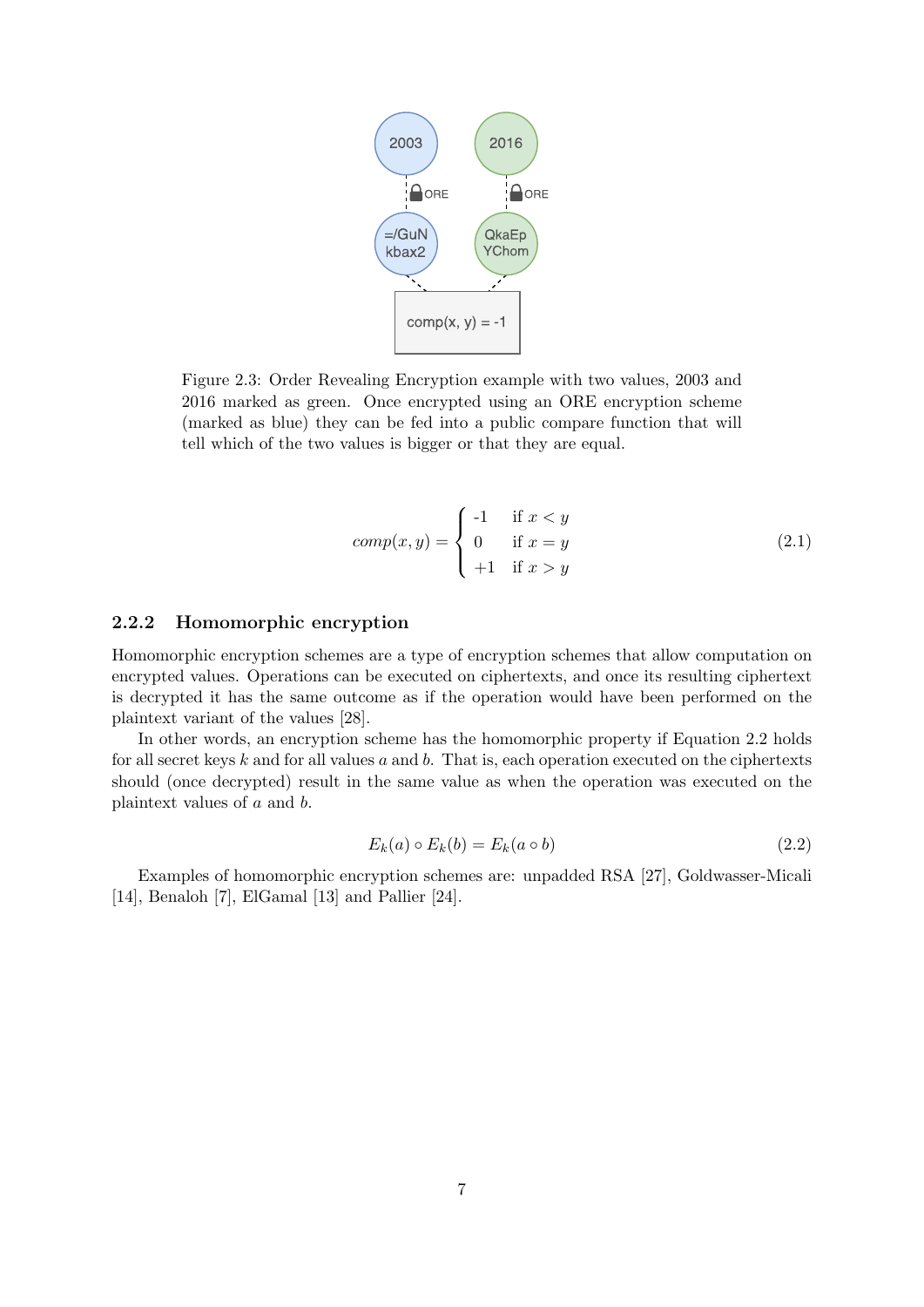# <span id="page-9-0"></span>2.3 The Secure Mongo framework for querying encrypted databases

The Secure Mongo Framework applies one of five attributes to the fields in a MongoDB document:

- 1. static
- 2. index
- 3. h add
- 4. h mul
- 5. do nothing

#### <span id="page-9-1"></span>2.3.1 static

AES encryption is used to encrypt non-indexable fields in a MongoDB document. To do this the framework stores a SHA256 hashed plaintext password as its key. To encrypt the field field is padded to fill a multiple of 128-bits and an IV is generated. The padded field together with the key and IV are passed to the AES submodule of the PyCrypto library<sup>[2](#page-0-0)</sup>. The encrypted data together with the prepended IV are stored in the database.

#### <span id="page-9-2"></span>2.3.2 index

To encrypt an index in the Secure Mongo framework the Order-Revealing Encryption (ORE) described in "Order-revealing encryption: New constructions, applications, and lower bounds" [\[19\]](#page-32-8) is used. A field with the index attribute is stored both in the regular collection using AES as well as in a separate index-collection using ORE. The ORE from the aforementioned paper was implemented in C in the  $FastORE<sup>3</sup>$  $FastORE<sup>3</sup>$  $FastORE<sup>3</sup>$  framework. To make its functionality available in Python, a C to Python binding was made by the authors of the Secure Mongo framework. To start doing ORE encryption a secret key is generated using AES key expansion. The ORE secret key is actually two AES keys, the PRF-key for deriving the keys from each prefix and the PRP-key for permuting the slots within a block [\[19\]](#page-32-8). The framework then uses this secret key to encrypt plaintext<sup>[4](#page-0-0)</sup> into a left and right encryption. A left encryption combined with a right encryption allow for an evaluation based of off a pseudo random function of the two:

- -1, for when the left encryption evaluates to a smaller number than the right encryption.
- 0, for when the left encryption evaluates to the same number than the right encryption.
- 1, for when the left encryption evaluates to a bigger number than the right encryption.

This comparison function allows for the traversal of a serialised AVL-tree in the database. A node in the serialised AVL-tree stores the right encryption, the id's of its left/right child and the indexes of the documents that contain the AES-encrypted value corresponding with the ORE right encryption ciphertext in the node. This structure allows index queries over encrypted data, by first doing a lookup using ORE for the correct node in the index-collection and then doing a lookup for the indexes found in this node in the "regular" collection.

<sup>2</sup>PyCrypto library: https://pypi.python.org/pypi/pycrypto

<sup>3</sup>https://github.com/kevinlewi/fastore

<sup>4</sup>Currently only a size up to 64-bit integers are supported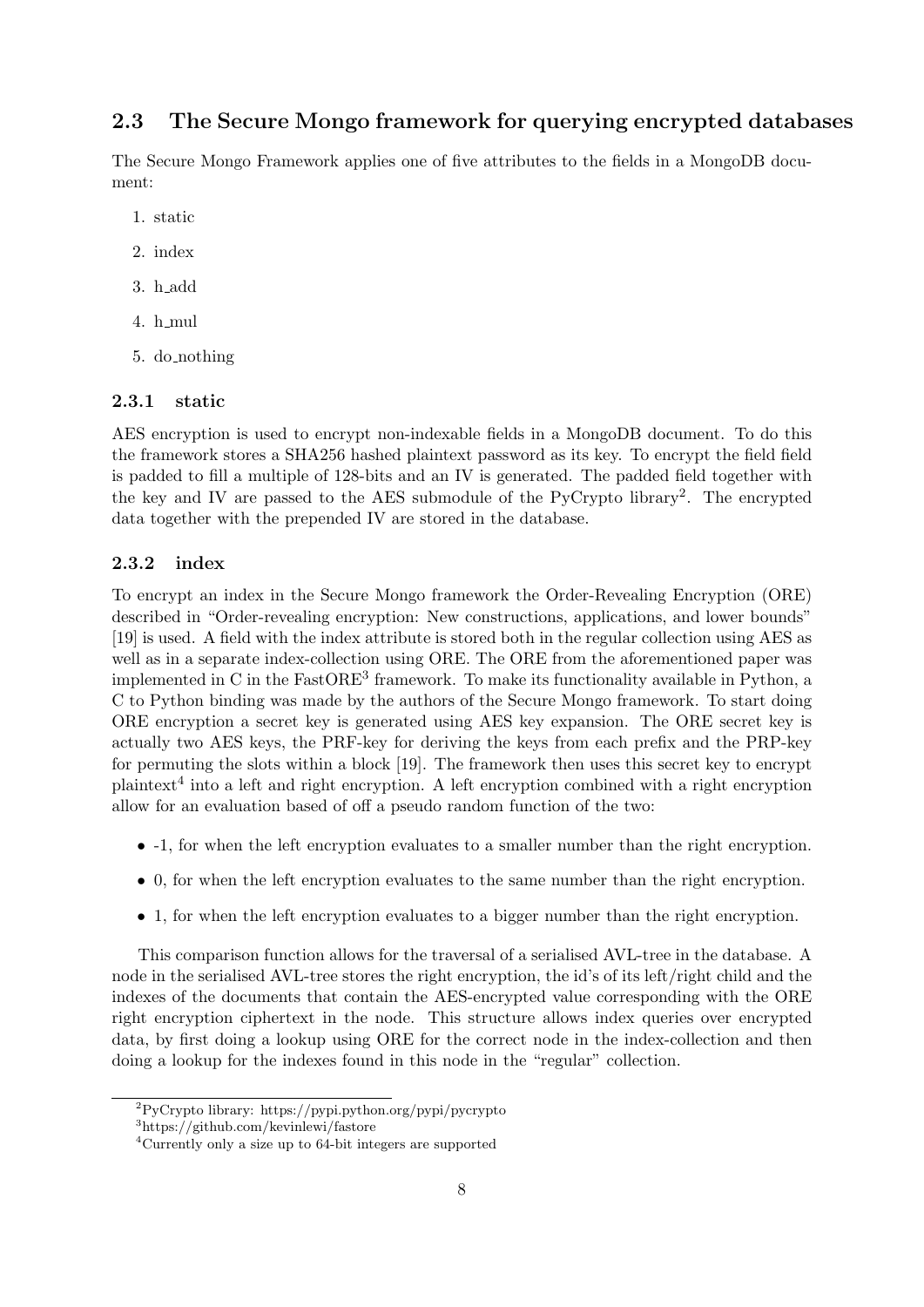#### <span id="page-10-0"></span>2.3.3 h add

To be able to do addition and subtraction over an encrypted field in a MongoDB document the h add attribute can be specified for that field. The Secure Mongo framework which has generated a public / private key-pair for use with Paillier homomorphic encryption, can then encrypt the field using the Paillier public key. When values need to be added to a Paillier encrypted field this can be done with minimal information leakage. This operation can be formalised as follows:

$$
D(c_1 \cdot c_2 \mod n^2) = m_1 + m_2 \mod n \tag{2.3}
$$

The multiplication of two ciphertexts mod  $n^2$  evaluates to the same value as the addition of the two plaintexts.

#### <span id="page-10-1"></span>2.3.4 h mul

To complete the basic set of arithmetic operations the h\_mul attribute can be specified to allow multiplication for a field in a MongoDB document. To achieve this the homomorphic properties of the ElGamal cryptosystem are used. First of all the framework needs to generate the keys, a public and private component, which are derived from a cyclic group  $G$  of order  $q$  with generator g. A random x is then chosen with  $x \in \{1...q-1\}$  and h is calculated as follows:  $h := g^x$ . The group of G, q and q together with h are the public key and the x is used as public key. The encryption of plaintext m is formalised as follows:  $E(m) = (g^r, m \cdot h^r)$  with r a random with  $r \in \{1...q-1\}$ . The homomorphic property of ElGamal can then be defined as follows:

$$
E(m_1) \cdot E(m_2) = (g^{r_1}, m_1 \cdot h^{r_1})(g^{r_2}, m_2 \cdot h^{r_2}) \tag{2.4}
$$

$$
(g^{r_1}, m_1 \cdot h^{r_1})(g^{r_2}, m_2 \cdot h^{r_2}) = (g^{r_1+r_2}, (m_1 \cdot m_2)h^{r_1+r_2})
$$
\n(2.5)

$$
(g^{r_1+r_2}, (m_1 \cdot m_2)h^{r_1+r_2}) = E(m_1 \cdot m_2)
$$
\n(2.6)

The homomorphic properties of ElGamal extend into additive homomorphism, as discussed in [\[6\]](#page-31-1), by encrypting m as the exponent of g, like:  $g^m$ . In the case of a small m this would be considerable, but calculation of the discrete log on decryption gets more expensive as  $m$ increases.

#### <span id="page-10-2"></span>2.3.5 do nothing

Finally the attribute to not encrypt a field, "do nothing" is defined to store the field as plaintext.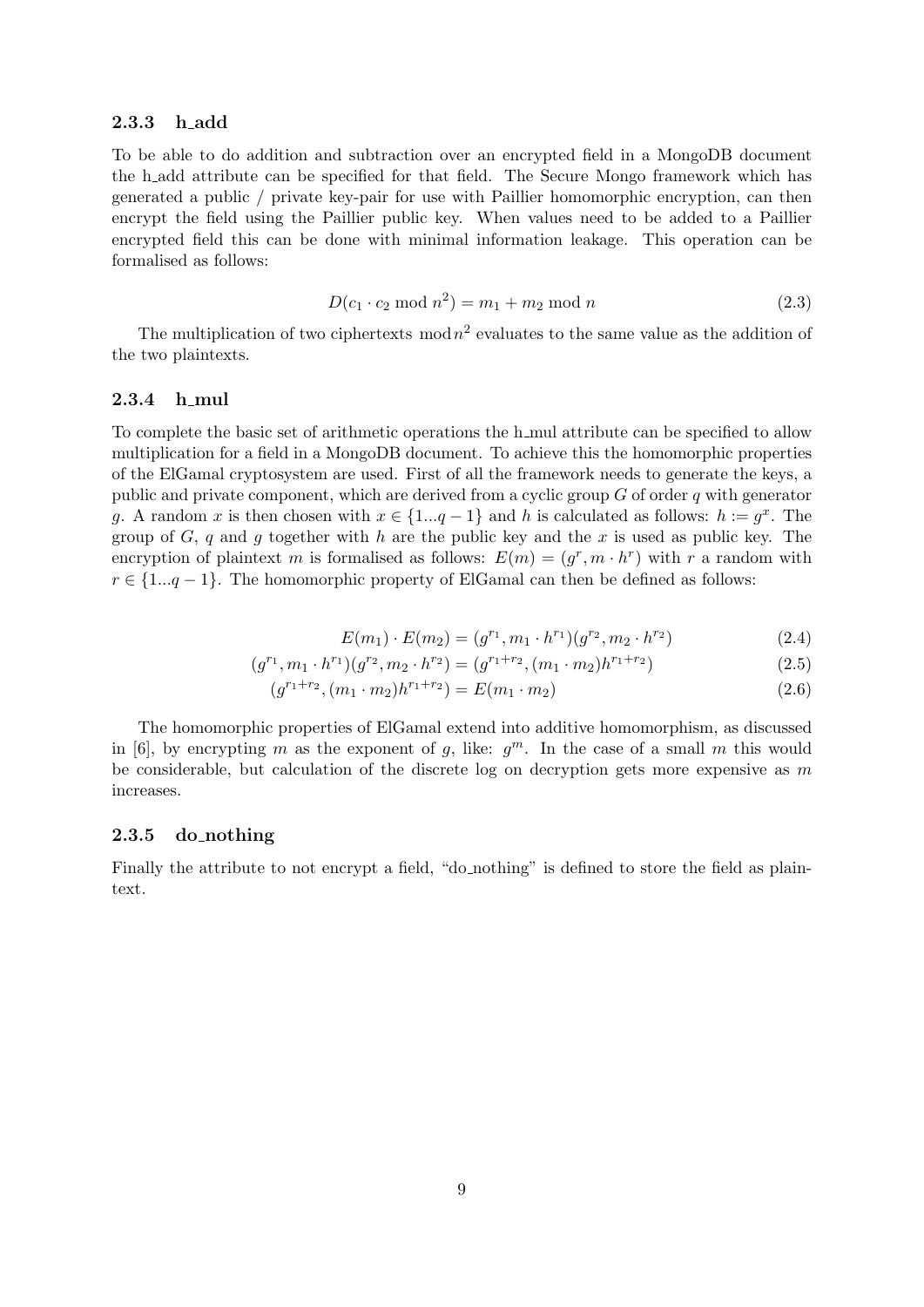# <span id="page-11-0"></span>Approach & Methods

This chapter will start by describing the changes made to the Secure Mongo framework. Followed by the description of the benchmarking frameworks used to load-test the different MongoDB set-ups and the experiments run.

### <span id="page-11-1"></span>3.1 Extending the Secure Mongo framework

The first half of the BenchmarkDB benchmark consists of doing timed sequential inserts, but this was impossible to do in the initial Secure Mongo framework. Because an overhaul of the bulk insert and client side AVL-tree generation was possible within the available time, sequential inserts were implemented as part of this research. Not only is the implementation of sequential inserts important for the benchmarking, but also because in real-life applications having an immutable dataset is extremely impractical.

As a first measure the AVL-tree storage was moved from memory based to MongoDB based, this obviously meant moving from low lookup times from memory to high lookup times from the networked database. All AVL-tree operations, namely inserts and balancing, were still being done at the application. To reduce the number of times the network needs to be traversed these operations could be implemented on the server-side. This means to either implement these operations into the MongoDB source code or to define them in the MongoDB stored operations<sup>[1](#page-0-0)</sup>.

Because of time-constrains on this project the decision was made to try and implement these operations within the Javascript stored operations mentioned previously. The ORE requires the AES-cryptosystem and because Javascript has no built-in libraries for AES, tree comparisons are still being done on the application. The AVL-tree balancing on-insert however is being done on the server by Javascript defined methods. The changes made to the Secure Mongo framework are illustrated in Figure [3.1.](#page-12-0)

<sup>1</sup>https://docs.mongodb.com/manual/core/server-side-javascript/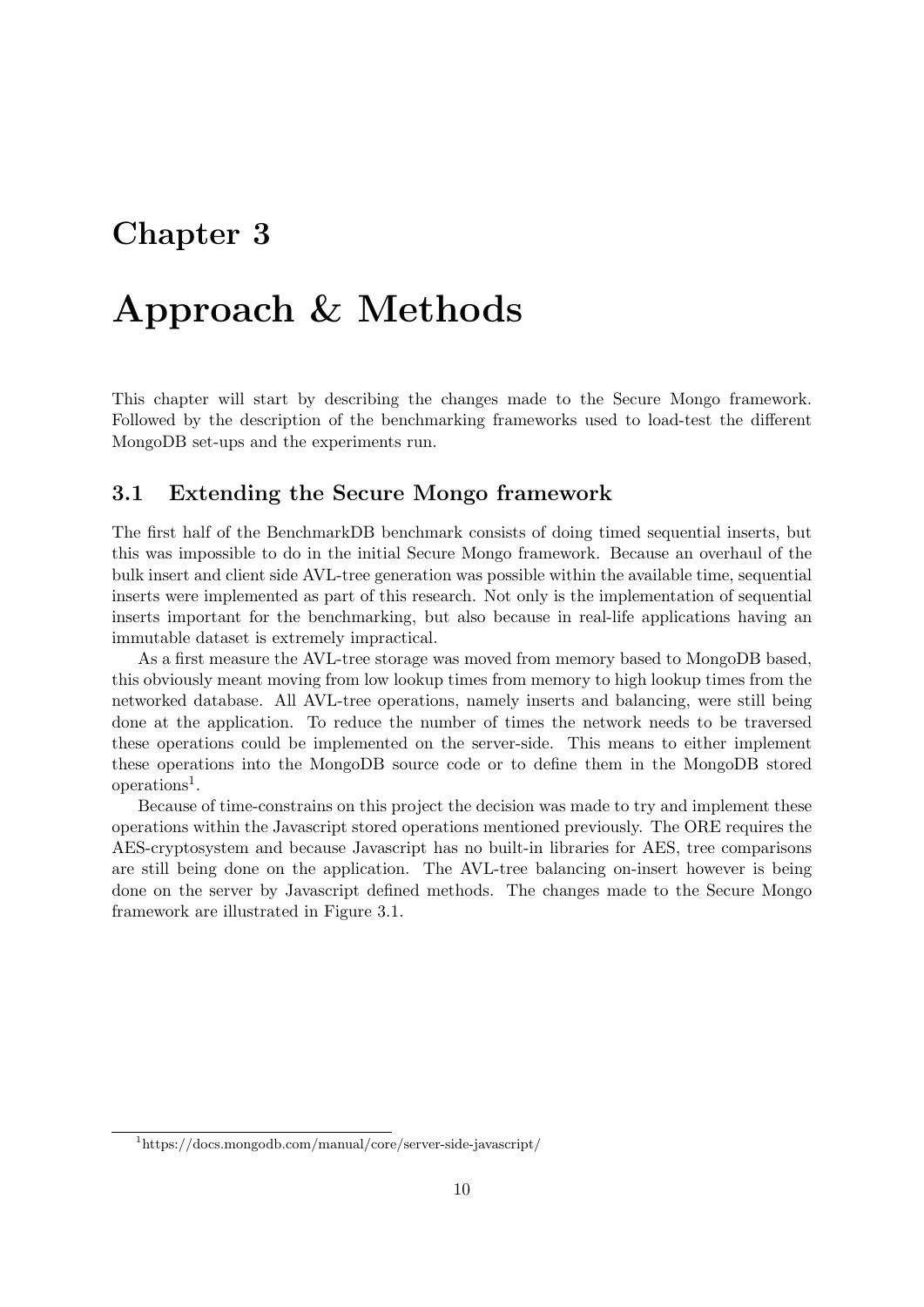<span id="page-12-0"></span>



Figure 3.1: Changes made for this research to the Secure Mongo framework [\[6\]](#page-31-1), with the original work shown in the bottom of the figure and the work for this project shown in the top of figure.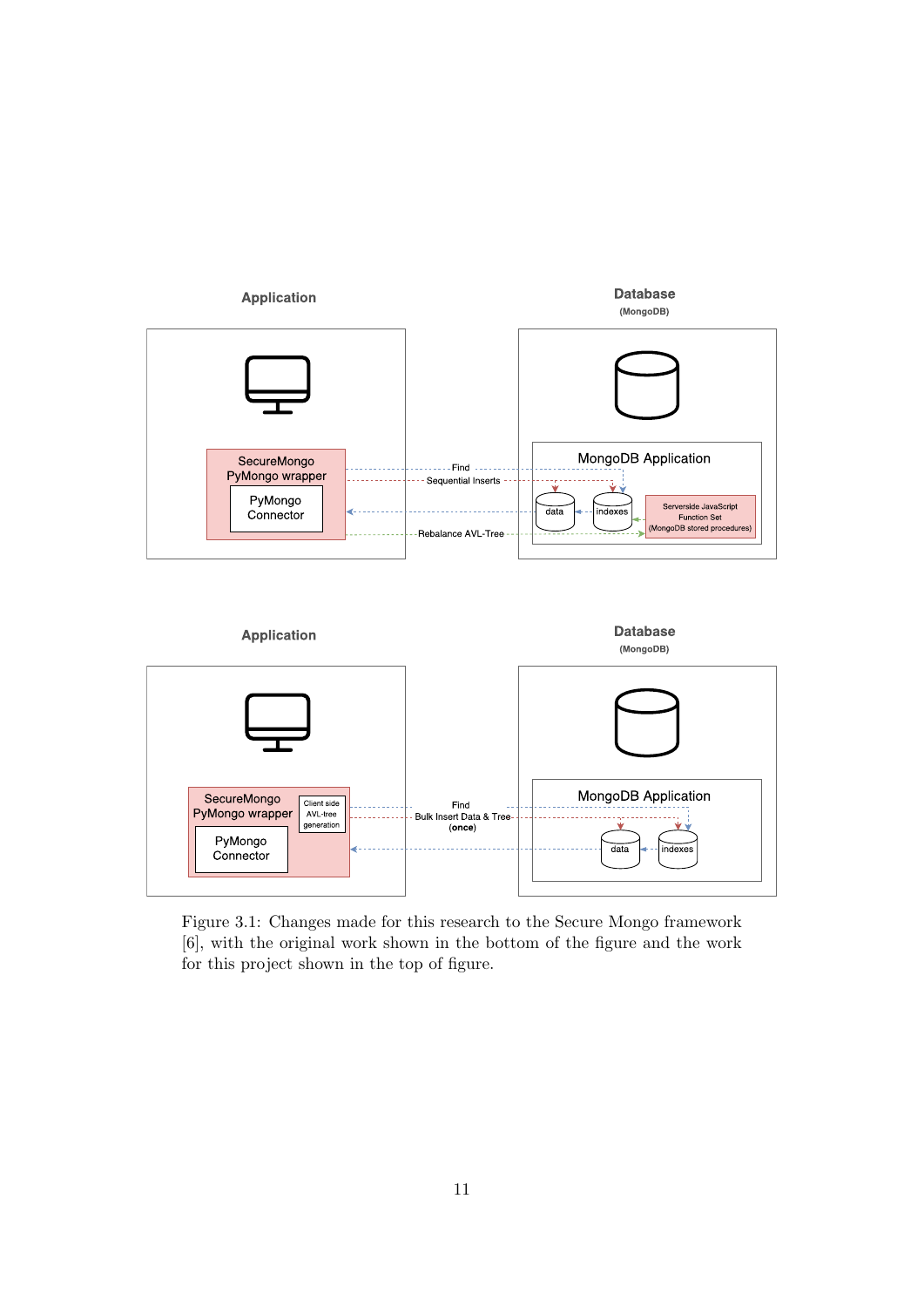<span id="page-13-2"></span>

Figure 3.2: Diagram showing two types of threats for a NoSQL infrastructure.

## <span id="page-13-0"></span>3.2 Evaluating security

We will evaluate the security of both encryption at rest and NoSQL-aware encryption schemes. For this we will evaluate the properties of the encryption schemes and what makes them suitable for certain situations. This includes possible attacks on both encryption at rest and NoSQL aware encryption of both resident and instant adversaries. These attacks can be split up in two threat types (see Figure [3.2\)](#page-13-2): a threat in which the database server is compromised as shown with Threat 1 and an arbitrary threat in which the database server and application server may be compromised arbitrarily as shown with Threat 2.

]b[

Listing 3.1: Movie

```
{
  " title ":" Rain Man",
  " Index ":1988
}
```
## <span id="page-13-1"></span>3.3 Evaluating performance

Evaluating performance of databases is generally done by performing benchmarks. To assess the performance of MongoDB under different methods of encryption we ran benchmarks with different parameters. Benchmarks simulate a workload and measure how the database performs.

The encryption at rest configuration and the Secure Mongo configuration use a different benchmarking tool because of several reasons; Firstly the number of operations that is possible in the Secure Mongo framework is limited, therefore allowing less intricate benchmarks to be done, secondly because our implementation of the Secure Mongo framework is limited in types of operations it can perform and because it is written in a specific language, namely Python. Both the encryption at rest configuration and the Secure Mongo framework will be benchmarked in relation to a "default" set-up using benchmarking frameworks.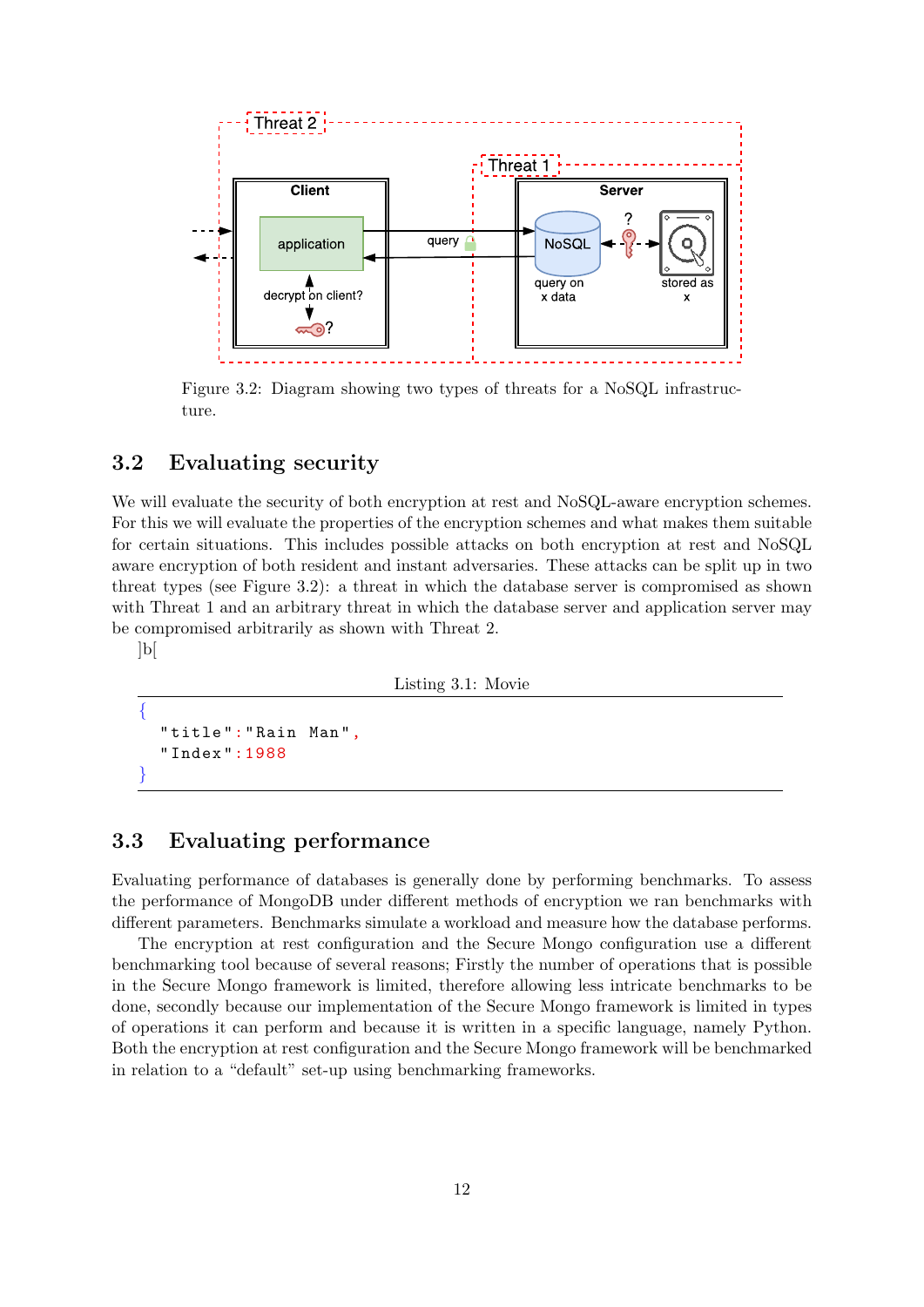<span id="page-14-1"></span>

Figure 3.3: Diagram of YCSB [\[9\]](#page-31-10).

#### <span id="page-14-0"></span>3.3.1 Encryption at rest

As a benchmarking framework for the encryption at rest configuration YCSB was used. YCSB is a generic and extensible framework that is tailored for generating load on (non-relational) data stores while measuring its performance [\[5,](#page-31-11) [10\]](#page-31-12). It has built-in support for many database clients including HBase, Cassandra and MongoDB.

The main component of the YCSB framework is the client (see Figure [3.3\)](#page-14-1). The client consists of a workload executor, multiple client threads, a database client, and a statistical module. This client is called with command-line parameters that specify the database connection, the number of client threads, and the workload parameter file. As YCSB supports different kinds of stores it refers to records and fields, where in MongoDB records are documents and fields are fields inside the document, all stored within one collection.

The YCSB client initiates a specific number of client threads that connect to the data store using the appropriate database client. In our case, this database client will be a MongoDB connector implemented in the same language as the framework, namely Java. After all threads are connected successfully, the YCSB client will start the workload executer.

The framework provides one default workload executer called the "core workload" executer which simulates a user database containing random data. The core workload accepts multiple parameters customising the workload simulation. Parameters such as the number of records and fields, the number of operations, the proportion of read-, write- and update queries, and the random distribution that it will use to simulate the load. Table [3.1](#page-14-2) shows the workload used for the benchmarks, which is an update heavy workload with a 50/50 distribution of reads and updates.

<span id="page-14-2"></span>

| workload            | com.yahoo.ycsb.workloads.CoreWorkload |
|---------------------|---------------------------------------|
| recordcount         | 16,000,000                            |
| operationcount      | 100,000                               |
| readproportion      | $0.5^{\circ}$                         |
| updateproportion    | $0.5^{\circ}$                         |
| requestdistribution | zipfian                               |

Table 3.1: Workload parameters used for the benchmarks.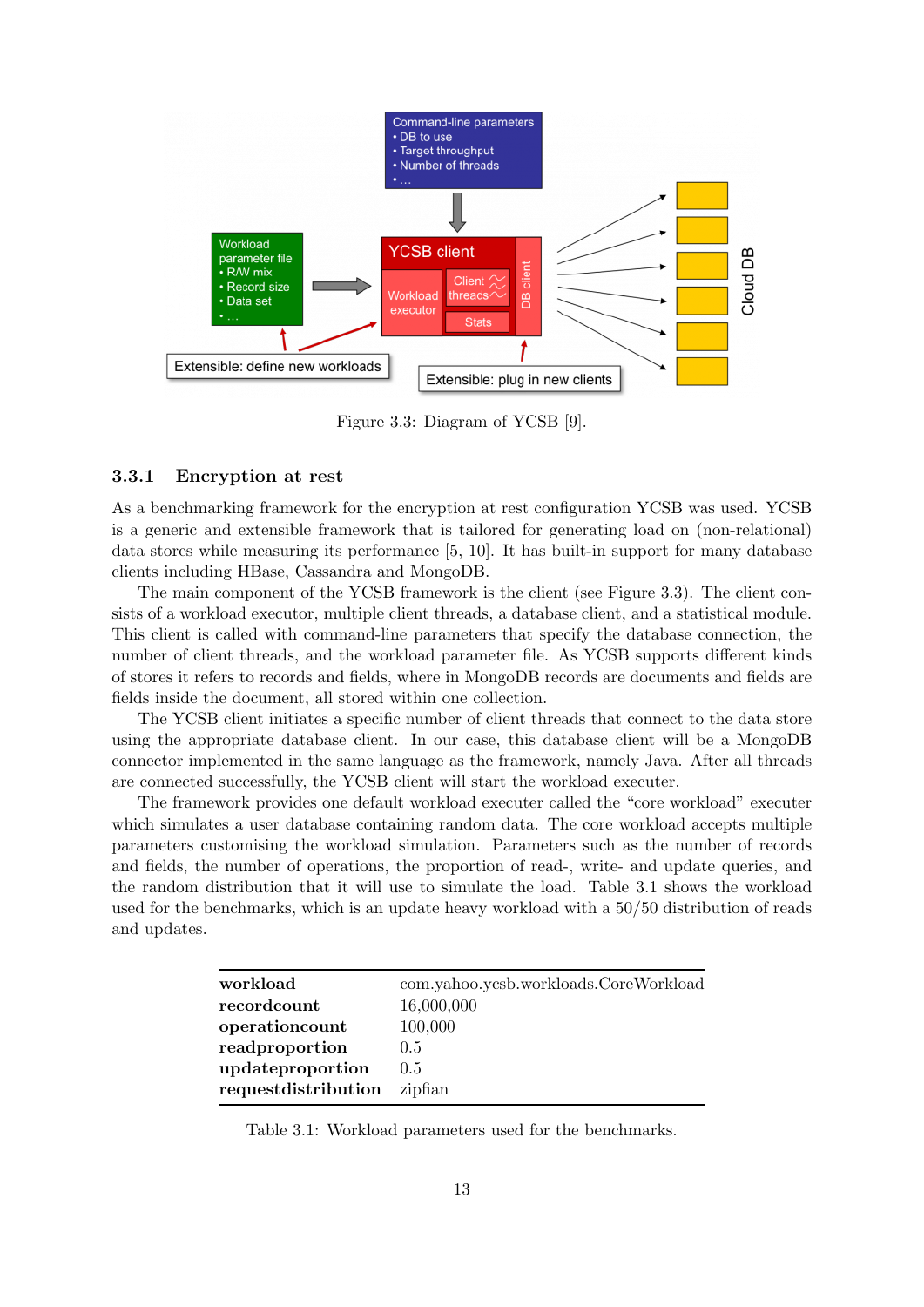```
{
  "_id":" user7456755629803624101 ",
  "field1": {
    " $binary ":"PCU/ Kj0sPDcgOjsyKjoxLiAqNiA6Nzs4J ...",
    " $type ":"00"
  },
  "field0" : ...}
```
Before a workload can be executed first data has to be loaded into the database, for which also the performance can be measured. For this YCSB will generate random user data that it will store into the database. An example of the data that YCSB randomly generates is shown in Listing [3.2.](#page-15-1)

Once all the random user data is loaded into the database the second step is to run the simulated workload over the data, where both reads and updates are executed. A read is executed by requesting a random document by its ID from the database. An example of such a query is shown in Listing [7.1.](#page-28-0)

An update is executed by updating a random field in a user record by its user id. An example of such a query is shown in Listing [7.3.](#page-30-0) These queries are collected by using the profiling mechanism of MongoDB. We measure the throughput of the database in operations per second.

Both benchmarks were done on a MongoDB<sup>[2](#page-0-0)</sup> instance that used encryption at rest, and a MongoDB instance that did not use encryption at rest. For this we used two servers (see Table [3.2](#page-15-2) for the machine specifications), one which ran the YCSB client, and one that ran the MongoDB instance. The machines are connected with a 1Gbps link. As YCSB codebase we will use a specific fork of YCSB that MongoLabs also used for their benchmarks [\[1,](#page-31-13) [2,](#page-31-5) [4\]](#page-31-14). As told by the people at MongoLabs:

"YCSB has not been actively maintained in the recent past and here is where you will find the current version of what we believe is correct version of MongoDB YCSB DB Client."

All experiments ran concurrently on eight threads, one thread per core.

#### <span id="page-15-0"></span>3.3.2 Computation over encrypted data

<span id="page-15-2"></span>To evaluate the performance of the Secure Mongo framework, which was written in Python code, we needed a comprehensible Python benchmarking framework that supported the extension of

|               | Machine PowerEdge R230                                |
|---------------|-------------------------------------------------------|
|               | <b>Processor</b> Intel Xeon CPU E3-1240L v5 @ 2.10GHz |
| OS –          | Ubuntu 16.04.1 LTS                                    |
| <b>Memory</b> | $2x$ DDR-4 DIMM 8192MB memory @2133 MHz               |
| Disk          | 1TB Toshiba HDD (SATA)                                |

Table 3.2: Server specifications.

<sup>2</sup>MongoDB Enterprise v3.4.1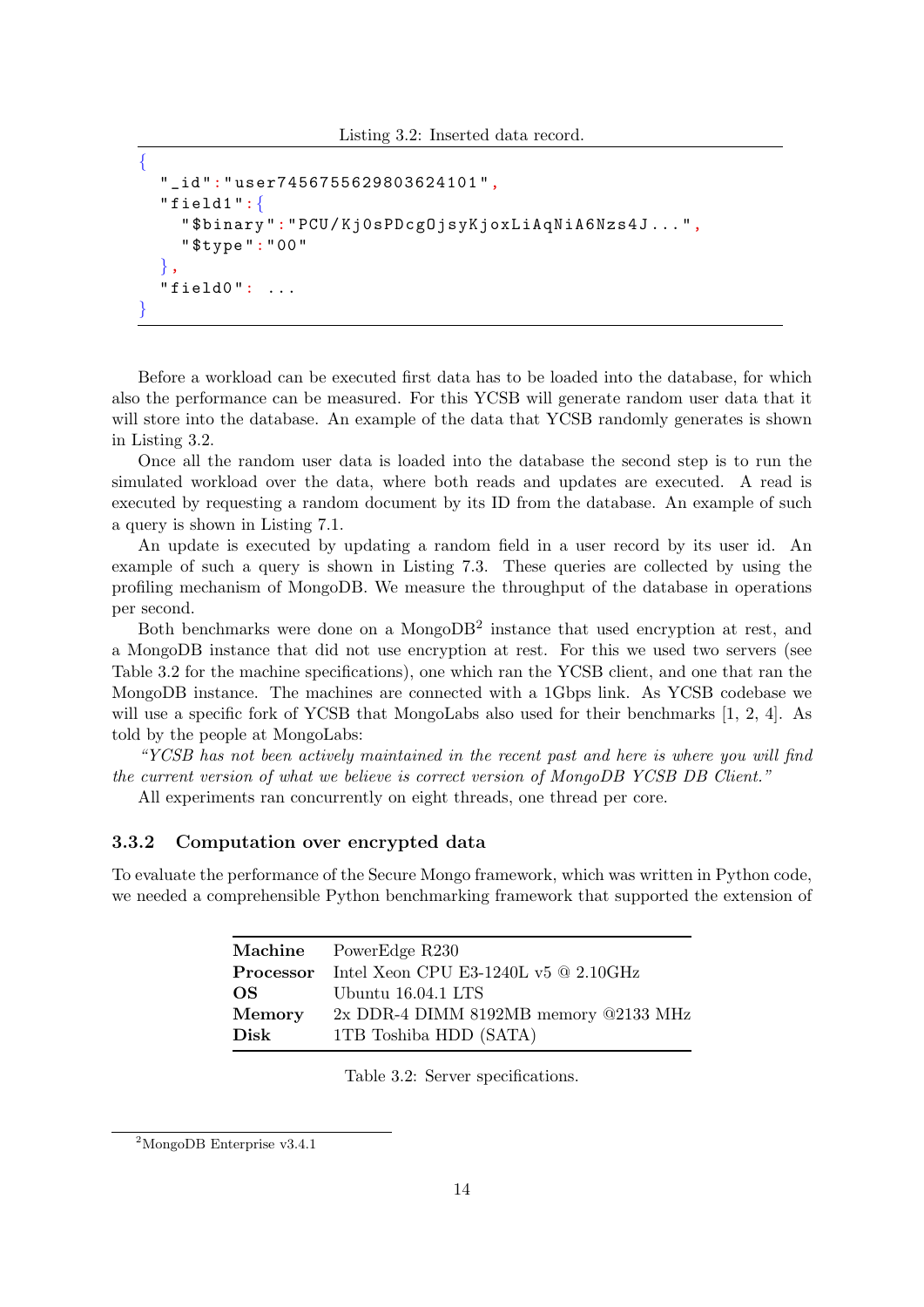its connectors. Because of the strict time schedule of the project, an effort to re-implement the Secure Mongo framework in Java, YCSB's native language, was deemed unattainable.

For this purpose we found BenchmarkDB [\[18\]](#page-32-12), a small Python benchmarking framework that allows easy addition of new modules. BenchmarkDB already had a module that allowed for benchmarking MongoDB, which we copied and modified for use with the Secure Mongo framework.

While BenchmarkDB originally used randomly generated fields to be inserted, we wanted to query actual data from the database to visualise the queries. We chose to import a part of the IMDB database, where we inserted a document containing the title and year of X number of movies into the database (see Listing [3.3\)](#page-16-0). Once inserted those same movies were retrieved again from the database, measuring the time it took to insert and retrieve those movies.

Our implementation as will make use of two collections, one for storing the index and one for storing the actual data. We will compare its performance to that of ordinary inserts, that do not perform any encryption and does not make use of encrypted indexes stored in another database, but will make use of a native index that MongoDB provides<sup>[3](#page-0-0)</sup>.

Listing 3.3: Movie

```
{
  " title ":" Rain Man",
  " Index ":1988
}
```
<sup>3</sup>https://docs.mongodb.com/manual/indexes/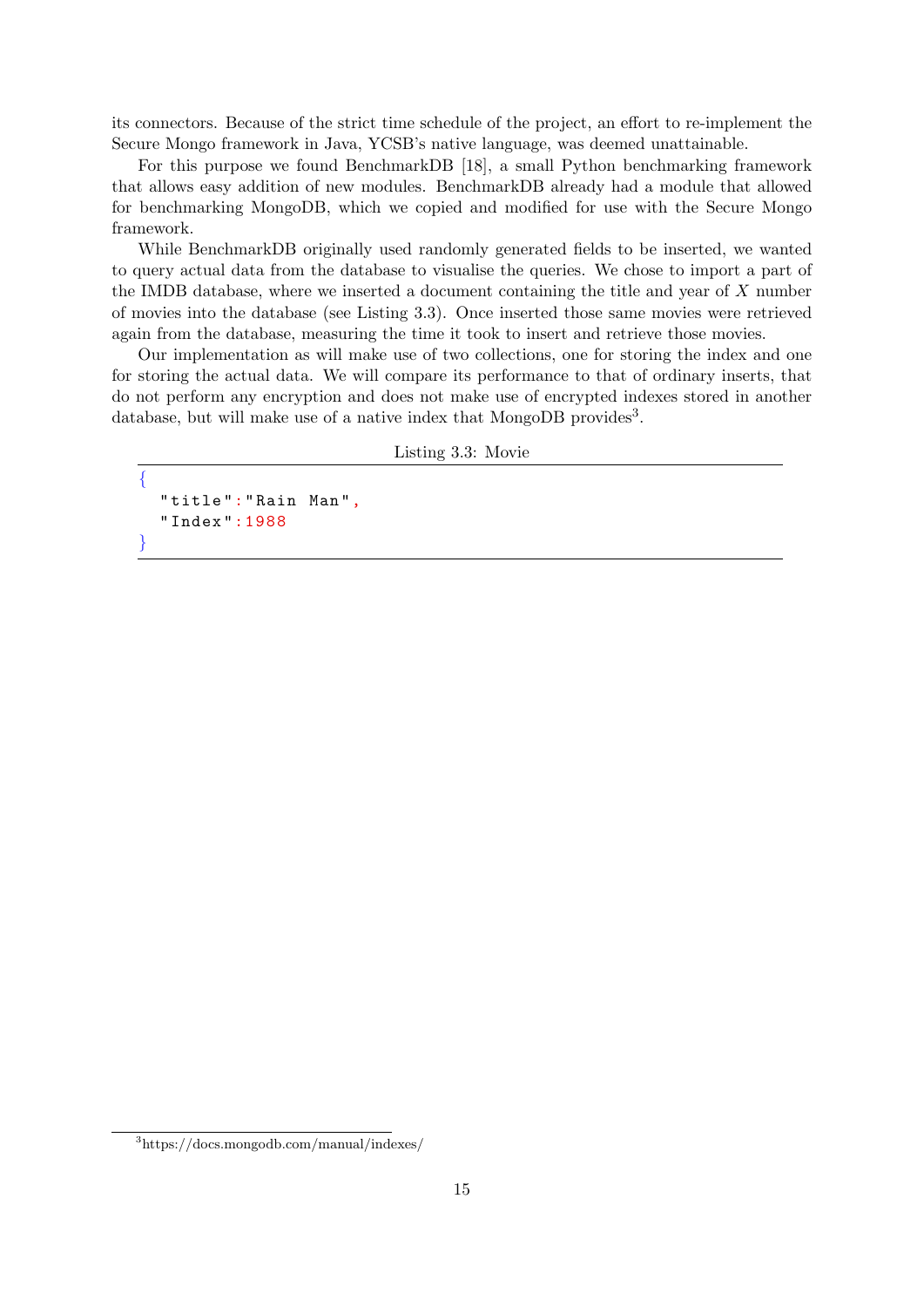# <span id="page-17-0"></span>Results

This chapter will start by describing the performance results that are gathered while running benchmarks on MongoDB under different configurations, followed by the results gathered during the security analysis of MongoDB under these same configurations.

### <span id="page-17-1"></span>4.1 Performance

The results of the performance benchmarks consist, as discussed in the method, out of two parts. As these parts are incompatible in terms of the benchmark software that they use, they will be discussed in separate subsections. This section will start by describing the performance evaluations of encryption at rest, followed by the Secure Mongo implementation that allows queries over encrypted data.

#### <span id="page-17-2"></span>4.1.1 Encryption at rest

For these benchmarks we considered the performance impact of enabling encryption at rest for MongoDB Enterprise Advanced. The benchmark consists out of two phases: the loading phase and the running phase. In the loading phase records are only inserted, whereas in the running phase records are either read or updated. The first benchmark consists of two stages: the loading stage (insert operations) and the running stage (read/update operations), where as discussed earlier in this report reads and updates are executed randomly in a 50/50 zipfian distribution. In the load stage 16 million rows were inserted, and this benchmark was executed 40 times in total. The running stage executed a total of 100000 operations and this benchmark was run 107 times in total. These statistics are shown in Table [4.1.](#page-17-3)

<span id="page-17-3"></span>Figure [4.1](#page-19-0) shows the throughput distribution of MongoDB. This figure clearly shows a throughput overhead in the encryption at rest case for both insert operations and for the combination of read and update operations, as their peaks lie more to the left of the chart area. This is further illustrated in Figure [4.2,](#page-19-1) which clearly shows the median throughput being lower

| Type                      | <b>Operations</b> Runs |     |
|---------------------------|------------------------|-----|
| insert                    | 16000000               | 40  |
| read $\frac{1}{1}$ update | 100000                 | 107 |

Table 4.1: Number of operations performed per benchmark and the number of benchmarks performed overall for both insert benchmarks and read and update benchmarks.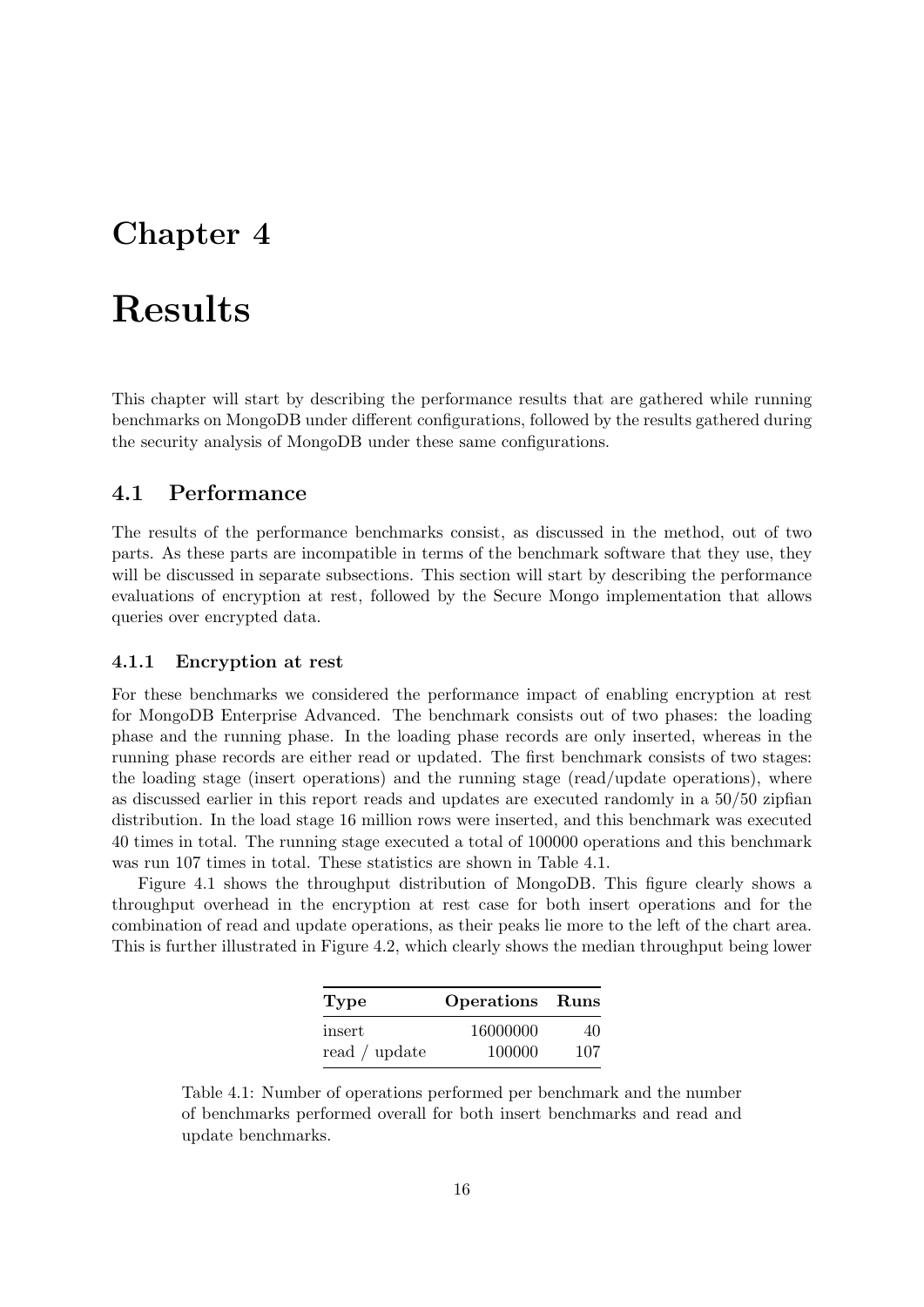in both types of operations for the encryption at rest configuration. The median throughput is illustrated further in Figure [4.2.](#page-19-1) Enabling encryption at rest introduces an overhead of 4.71% for insert operations and an overhead of 6.74% in terms of throughput for read/update operations. These results are shown in Table [4.2.](#page-18-0)

The same results can be observed when using the median latency as a measure. The median latency for operations is illustrated further in Figure [4.3.](#page-20-0) Enabling encryption increases insert latency by 5.24%, read latency by 7.41% and update latency by 7.51%. These results are shown in Table [4.3.](#page-20-1)

<span id="page-18-0"></span>

|                    |      | Insert $(ops/s)$ Read / update $(ops/s)$ |
|--------------------|------|------------------------------------------|
| not encrypted      | 9915 | 193                                      |
| encryption at rest | 9448 | 180                                      |

Table 4.2: Throughput (operations per second) for both insert operations and the combination of read and update operations.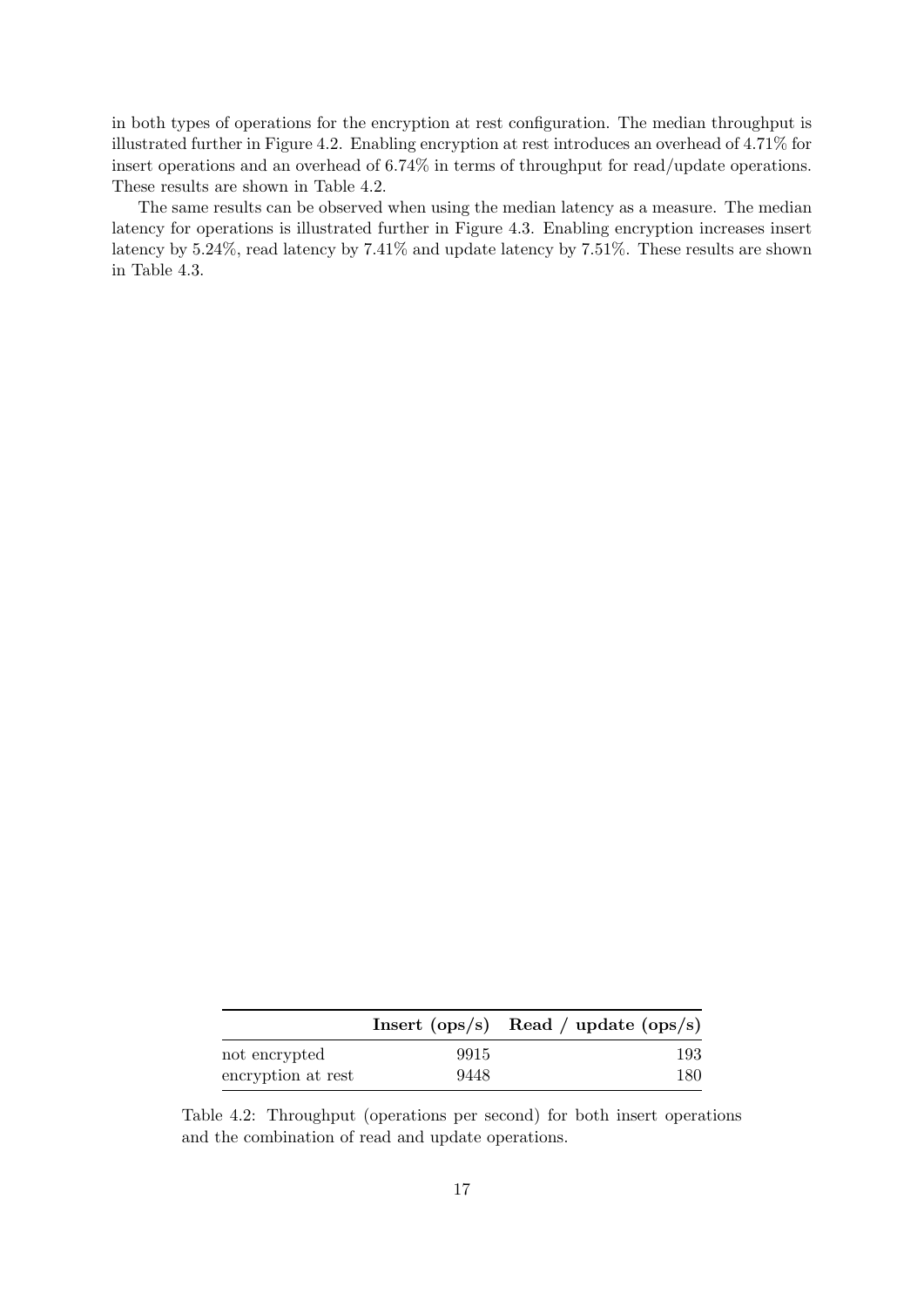<span id="page-19-0"></span>![](_page_19_Figure_0.jpeg)

Figure 4.1: Throughput (operations per second) distribution for both insert operations and the combination of read and update operations.

<span id="page-19-1"></span>![](_page_19_Figure_2.jpeg)

Figure 4.2: Throughput (operations per second) for both insert operations and the combination of read and update operations.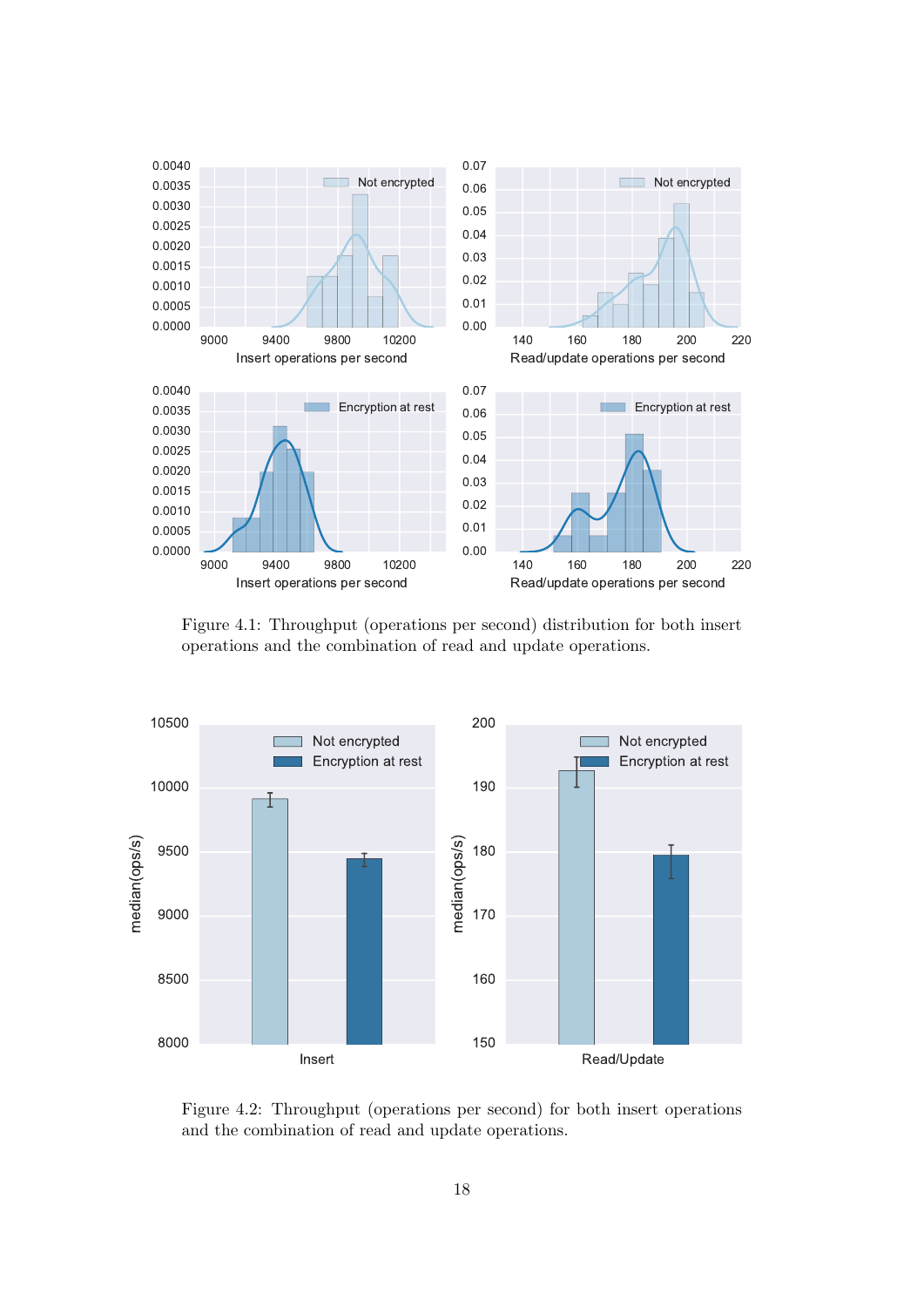<span id="page-20-0"></span>![](_page_20_Figure_0.jpeg)

Figure 4.3: Median latency for insert and read/update operations.

<span id="page-20-1"></span>

|        |               | Median (us) | StDev (us) | Min. $(us)$ | Max. $(us)$ |
|--------|---------------|-------------|------------|-------------|-------------|
| insert |               |             |            |             |             |
|        | not encrypted | 839.187     | 11.965     | 776.707     | 824.501     |
|        | encrypted     | 797.371     | 13.369     | 822.813     | 870.777     |
| read   |               |             |            |             |             |
|        | not encrypted | 33007.012   | 1634.307   | 30711.253   | 38280.328   |
|        | encrypted     | 35452.194   | 2257.168   | 33108.312   | 45610.949   |
| update |               |             |            |             |             |
|        | not encrypted | 49360.605   | 3313.949   | 45198.531   | 61627.781   |
|        | encrypted     | 53065.576   | 3418.262   | 49201.372   | 63014.574   |

Table 4.3: Latency statistics for operations in microseconds.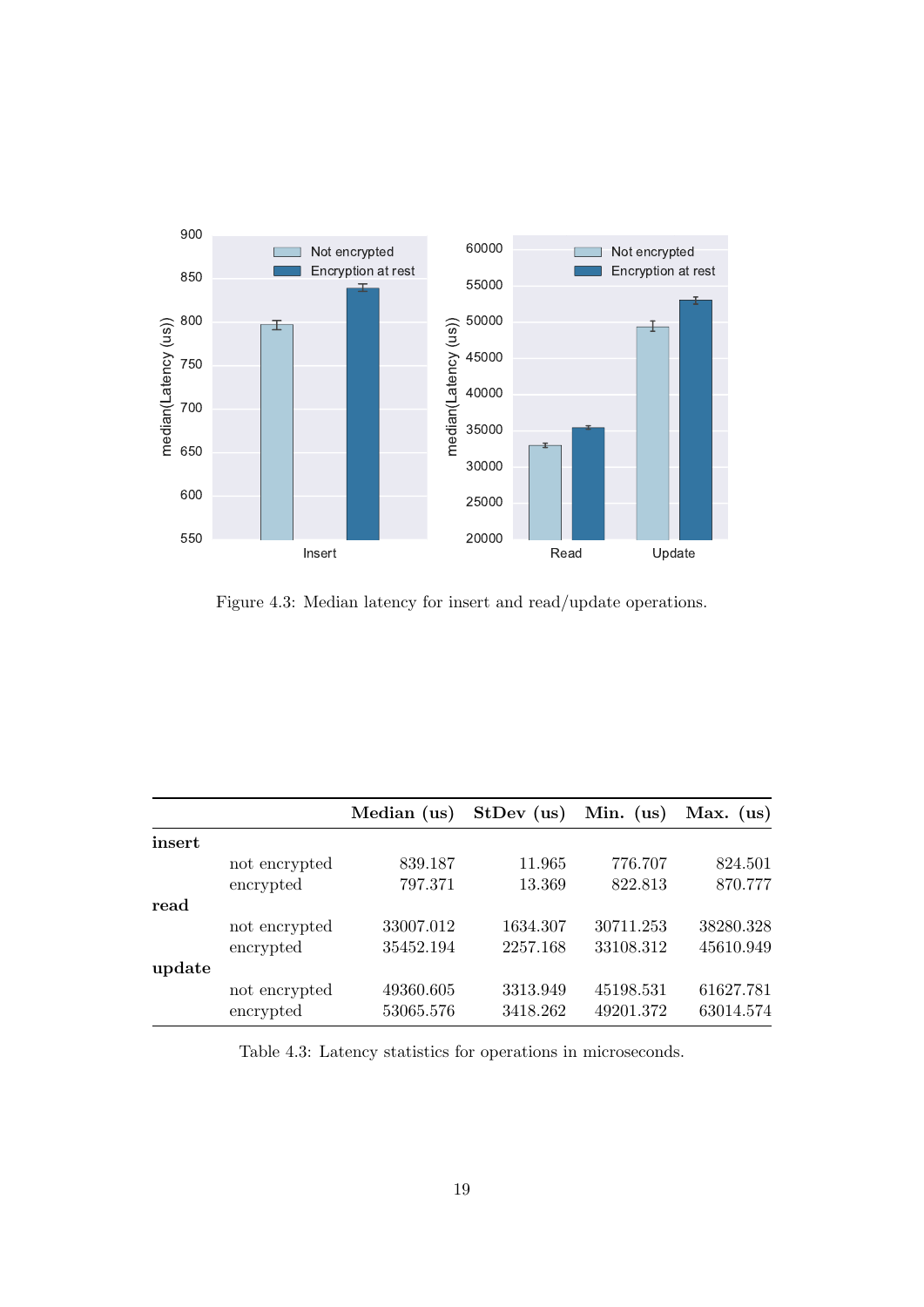<span id="page-21-1"></span>![](_page_21_Figure_0.jpeg)

Figure 4.4: Median latency (ms) for read and write operations on a default vs computation over encrypted data MongoDB server.

#### <span id="page-21-0"></span>4.1.2 Secure Mongo

For these benchmarks we considered the performance impact of using the Secure Mongo framework with MongoDB Enterprise Advanced. The benchmark consists of two phases: the writing phase and the reading phase. In the writing phase records are only inserted, whereas in the reading phase, records are either searched by Index and read. In the both phases 1000, 10000 or 100000 documents were written or read. Table [4.4](#page-22-0) shows the number of times each of these benchmarks ran. The results of these read and write benchmarks are shown in Table [4.5](#page-22-1) and [4.6](#page-22-2) respectively.

Figure [4.4](#page-21-1) shows the median latency for the read and write operations in the benchmarks. This figure clearly shows a significant overhead over default MongoDB for the Secure Mongo framework in both read and write operations. The largest difference in latency is found for the write operations, but the biggest increase in latency over database size is found with the read operations. This overhead is more clearly specified in the Overhead column of Tables [4.5](#page-22-1) and [4.6.](#page-22-2)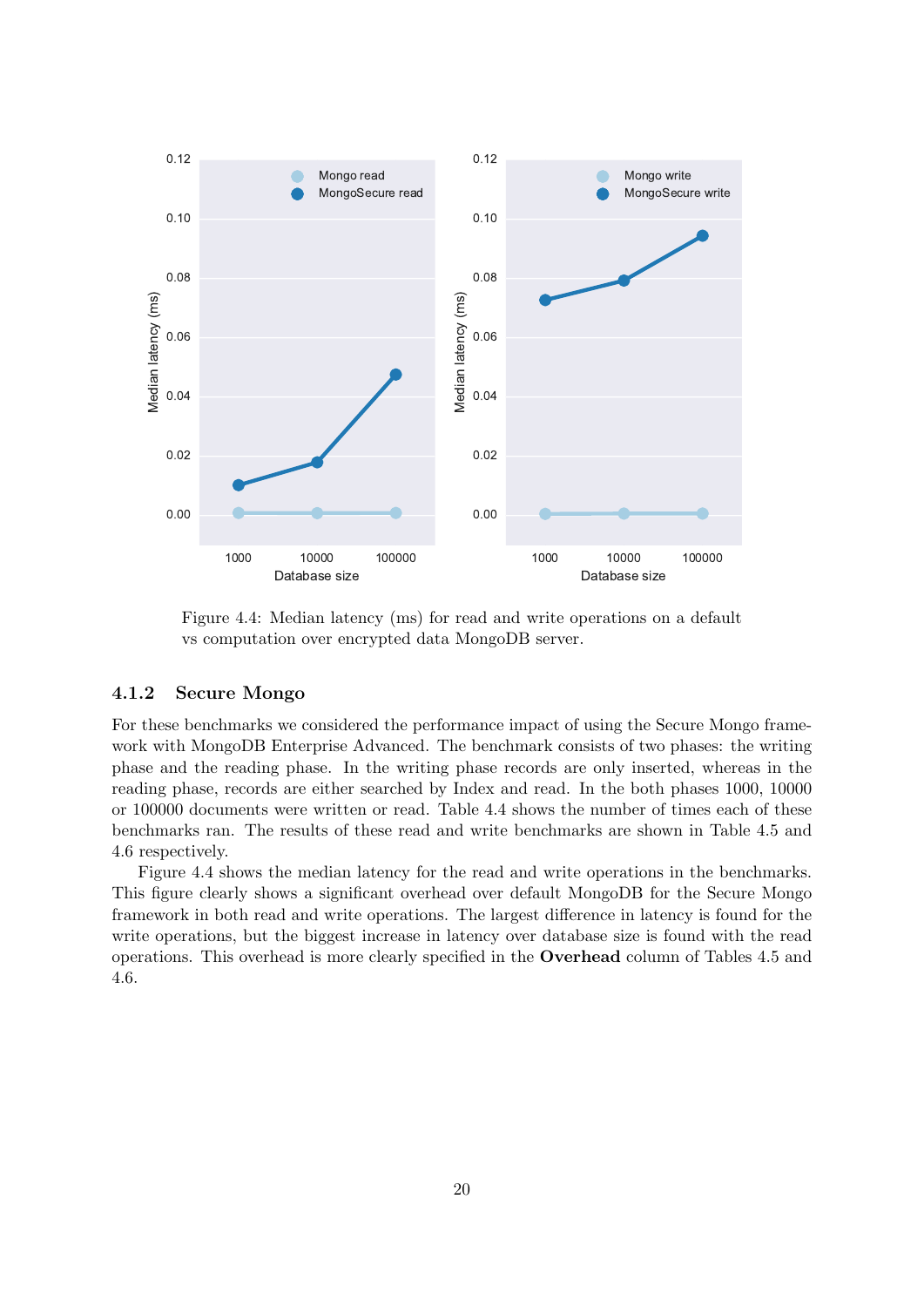<span id="page-22-0"></span>

| Documents | Mongo         | Runs |  |
|-----------|---------------|------|--|
| 1000      |               |      |  |
|           | Not encrypted | 22   |  |
|           | Secure Mongo  | 58   |  |
| 10000     |               |      |  |
|           | Not encrypted | 22   |  |
|           | Secure Mongo  | 124  |  |
| 100000    |               |      |  |
|           | Not encrypted | 26   |  |
|           | Secure Mongo  | 14   |  |

Table 4.4: Number of times each individual benchmark was run.

<span id="page-22-1"></span>

| Documents | Mongo         | Median (ms) | Overhead | Min. $(ms)$ | Max. $(ms)$ | $StDev$ (ms) |
|-----------|---------------|-------------|----------|-------------|-------------|--------------|
| 1000      |               |             |          |             |             |              |
|           | Not encrypted | 0.000903    | 1x       | 0.000440    | 0.001093    | 0.000122     |
|           | Secure Mongo  | 0.010280    | 11.4x    | 0.002767    | 0.013390    | 0.002116     |
| 10000     |               |             |          |             |             |              |
|           | Not encrypted | 0.000838    | 1x       | 0.000311    | 0.00185     | 0.000165     |
|           | Secure Mongo  | 0.017993    | 21.5x    | 0.005162    | 0.024106    | 0.002318     |
| 100000    |               |             |          |             |             |              |
|           | Not encrypted | 0.000899    | 1x       | 0.000262    | 0.001992    | 0.000170     |
|           | Secure Mongo  | 0.047606    | 53x      | 0.032493    | 0.073872    | 0.004420     |

Table 4.5: Latency statistics for read operations in milliseconds of a default MongoDB server vs. a MongoDB server doing computation over encrypted data.

<span id="page-22-2"></span>

| Documents | Mongo         | Median $(ms)$ | Overhead      | Min. $(ms)$ | Max. $(ms)$ | $StDev$ (ms) |
|-----------|---------------|---------------|---------------|-------------|-------------|--------------|
| 1000      |               |               |               |             |             |              |
|           | Not encrypted | 0.000587      | 1x            | 0.000310    | 0.082469    | 0.002597     |
|           | MongoSecure   | 0.072722      | 123.9x        | 0.048533    | 0.382577    | 0.017212     |
| 10000     |               |               |               |             |             |              |
|           | Not encrypted | 0.000696      | $1\mathrm{x}$ | 0.000298    | 0.002177    | 0.000171     |
|           | MongoSecure   | 0.079310      | 114.0x        | 0.048415    | 0.362210    | 0.015046     |
| 100000    |               |               |               |             |             |              |
|           | Not encrypted | 0.000697      | $1\mathrm{x}$ | 0.000223    | 0.149140    | 0.000501     |
|           | MongoSecure   | 0.094429      | 135.5x        | 0.047828    | 0.379993    | 0.016588     |

Table 4.6: Latency statistics for write operations in milliseconds of a default MongoDB server vs a MongoDB server doing computation over encrypted data.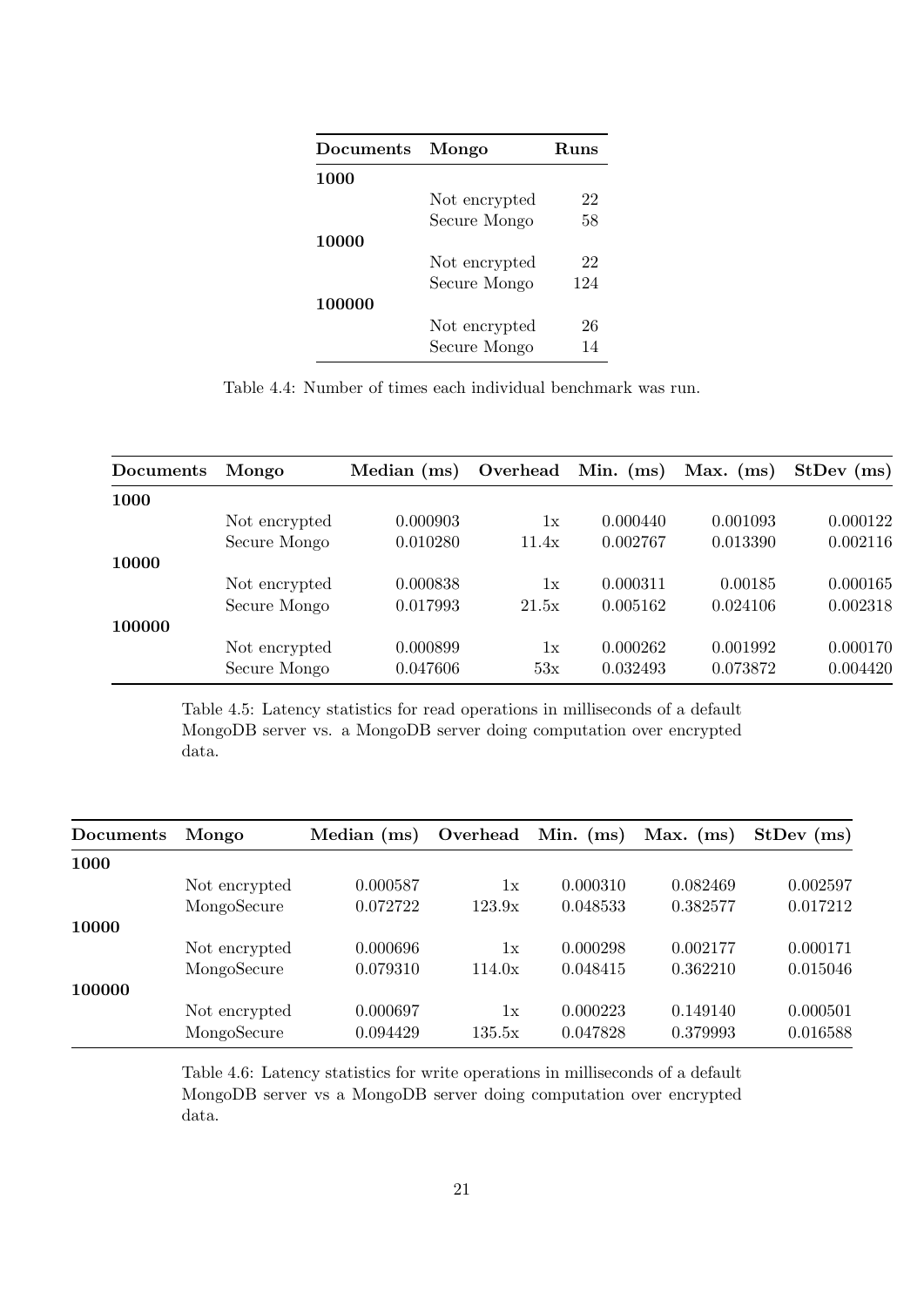# <span id="page-23-0"></span>4.2 Security

#### <span id="page-23-1"></span>4.2.1 Threat 1: Database server compromise

In this threat model, the attacker can be considered a curious database administrator or an external attacker with full access to the data stored by the database and the machine itself. The attackers purpose is to steal data, not to invalidate the integrity of the data or to disrupt availability. The focus is confidentiality, not integrity or availability.

#### Default MongoDB

By default MongoDB stores its data as plaintext. This means an attacker would have unrestricted access to all of the documents maintained in the MongoDB database when access to the database server is realised.

#### MongoDB with encryption at rest

When MongoDBs optional encryption at rest is enabled the inactive data is stored as AES encrypted ciphertext, see Figure [2.1b,](#page-6-3) and the active data is stored as plaintext in memory. This leaves the database server vulnerable to cold-boot attacks, allowing the attacker plaintext values of all active data. Also because decryption is done on the database server the key is required, leaving three possible locations for the attacker to retrieve the key from.

- 1. Cold-boot extraction from memory (always).
- 2. Extract from hard-disk (if key is stored on disk).
- 3. Retrievable from secondary server by posing as the database-server (possibly negated by two factor key retrieval).

The overall benefit of enabling encryption at rest is that the database data on the hard-disk is now useless to the attacker. The AES type of encryption used is IND-CPA secure as AES-256CBC via OpenSSL is used to encrypt and decrypt text. OpenSSL is used in compliance with FIPS 140-2.

#### MongoDB utilising Computation over Encrypted data

When an implementation of computation over encrypted data is combined with MongoDB the server is at no point in time aware of the data it is storing, all data on the server is encrypted with either AES [\[11\]](#page-31-3), ORE [\[19\]](#page-32-8), ElGamal [\[13\]](#page-31-9) or Paillier [\[24\]](#page-32-11). **The AES** encryption as with encryption at rest enabled is IND-CPA secure as AES-128CBC is used in combination with a randomly generated IV for every encryption. The Order-Revealing Encryption proposed by Lewi and Wu offers IND-OCPA and goes as far as limiting the use of the compare function by decomposing the ciphertext into a left and right component. As only the right component is stored, no two ciphertexts can be compared. The implementation of Alves and Pedro [\[6\]](#page-31-1) however uses an AVL-tree to allow lookups over indexes, which leaks the information hidden by only storing the right-component. Moreover the ORE by Lewi and Wu leaks the first block of d-bits that differs  $[19]$ . In which d is the block size in bits for the ORE scheme. **ElGamal** is proven semantically secure against Chosen Plaintext Attacks, meaning that as long as the attacker doesn't get access to the encryption function for a plaintext, plaintexts cannot be deduced from ciphertexts. Because the encryption in this case is done application-side, this scheme is secure. Paillier is proven to provide semantic security against Chosen Plaintext Attacks, which hangs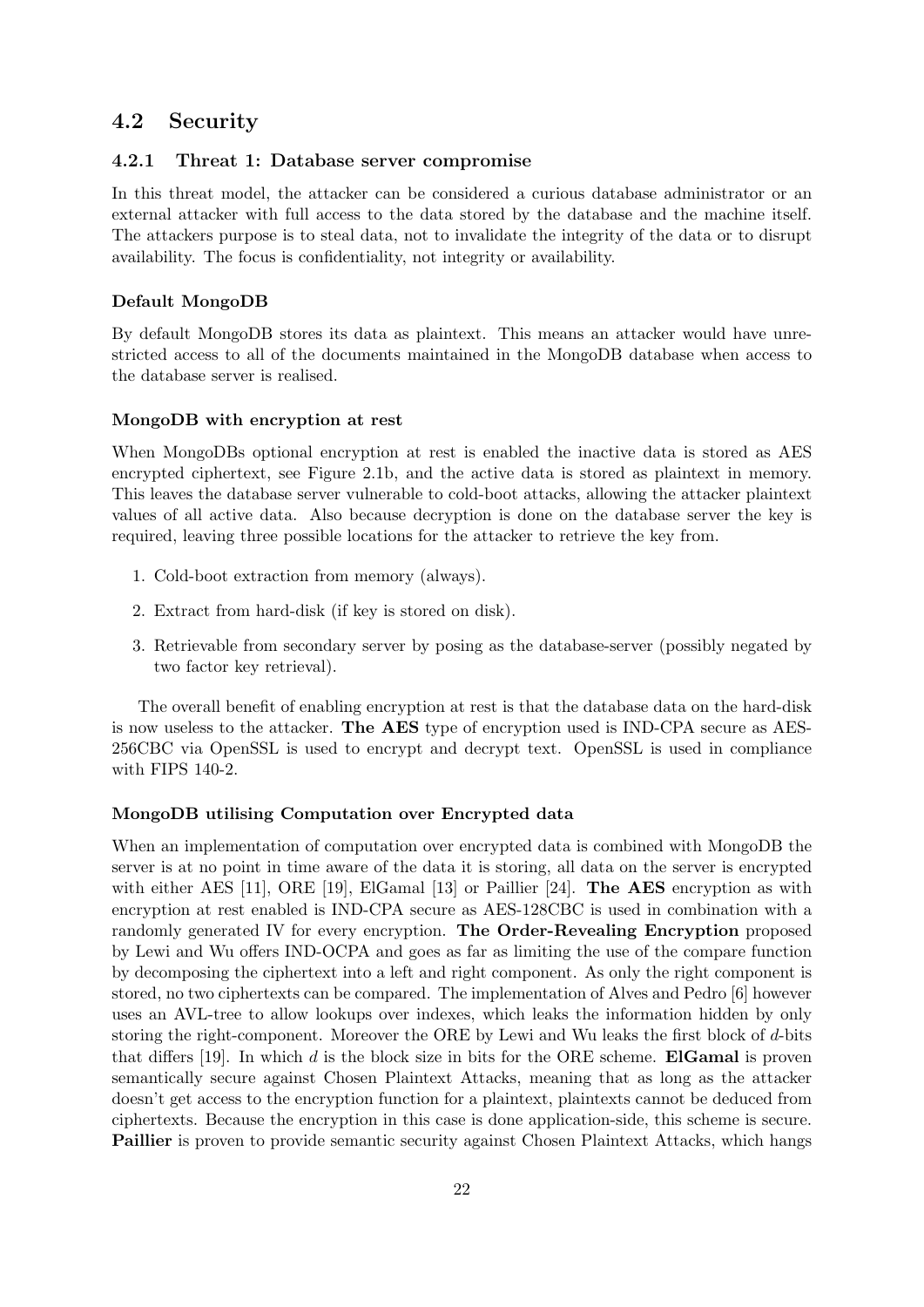on the decisional composite residuosity assumption. As with ElGamal, this means that as long as the attacker is not able to access the encryption function, which is still the case, the scheme is secure from this threat. The nodes in the AVL-tree leak the indexes of the data-collection they point to, allowing the attacker to deduce relationships between encrypted documents in the data-collection.

### <span id="page-24-0"></span>4.2.2 Threat 2: Arbitrary threats

We now observe a second threat model in which the application server and database server are compromised arbitrarily.

### Default MongoDB

Because the attacker already had full access to the data, more cannot be gained.

#### MongoDB with encryption at rest

Because plaintext active data and key could already be retrieved from the memory, the additional scope of the threat only means the decrypted data can more easily be retrieved. The addition of the application server to the scope enables the attacker to make the database decrypt the encrypted at rest data by impersonating this server.

### MongoDB utilising Computation over Encrypted data

The attack-surface for an application using computation over encrypted data is similar to the attack-surface for the database server in threat 1. This means that plaintext data is temporarily stored in the memory for the duration it is used. Moreover the keys for decryption need to be stored in the memory leaving the application server vulnerable to cold-boot key retrieval. Depending on the implementors decision the key could be retrieved from the following locations:

- 1. Cold-boot extraction from memory (always).
- 2. Extract from hard-disk (if key is stored on disk).
- 3. Retrievable from secondary server by posing as the application-server (possibly negated by two factor key retrieval).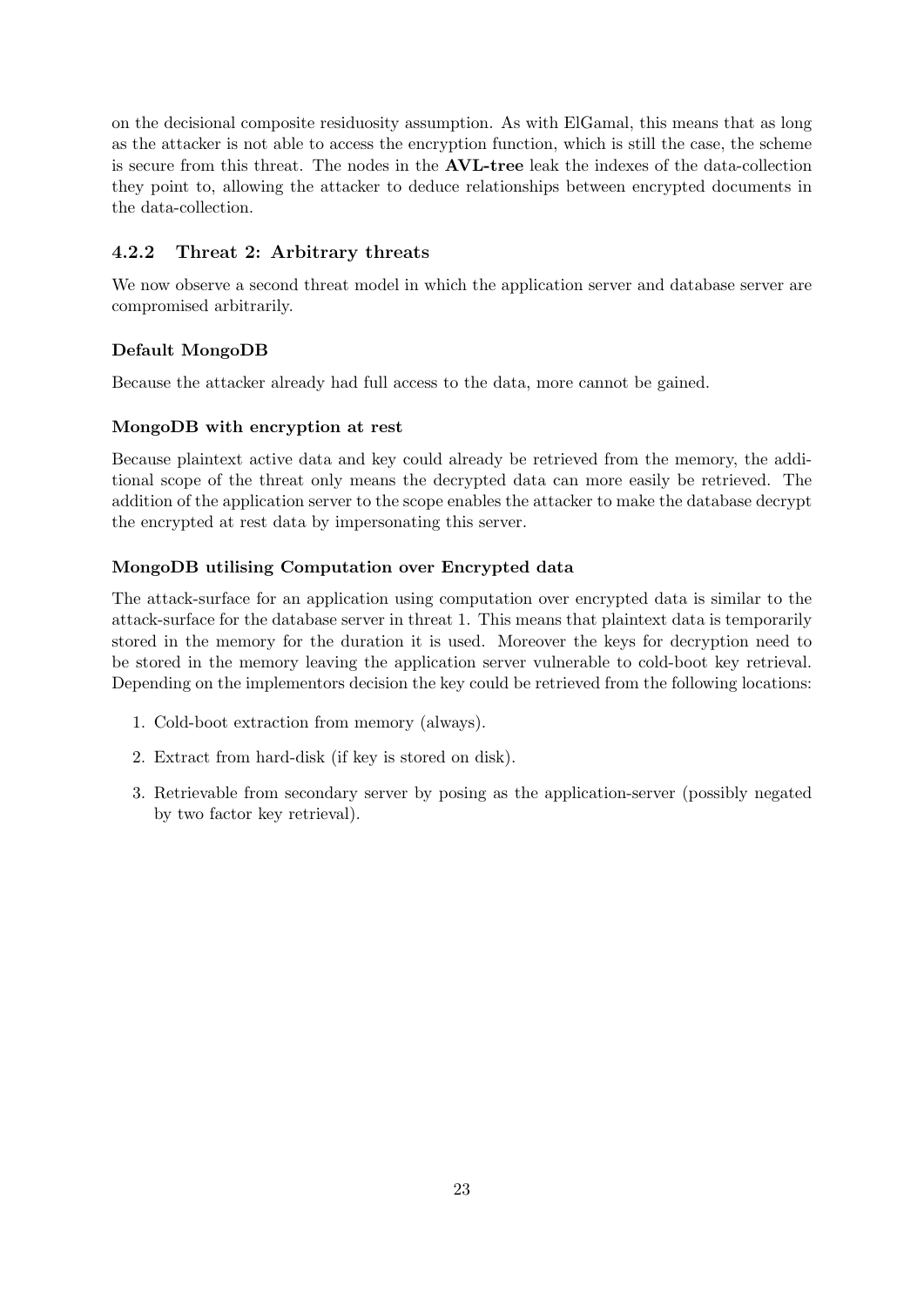# <span id="page-25-0"></span>Conclusion

This research has evaluated the performance of encrypting NoSQL databases in particular that of the MongoDB NoSQL database. It has extended the capabilities of the Secure Mongo framework, by adding sequential inserts and tested this extended performance. Using two benchmarking frameworks, YCSB and BenchmarkDB, the overhead of doing two types of encryption on a MongoDB server was estimated. These benchmarks showed a small overhead for doing encryption at rest and a relatively big overhead for using the Secure Mongo framework.

On the other hand the security provided by the Secure Mongo framework displaces the threat of doing cold-boot attacks from the database server to the application server. This means the database server could be a completely untrustworthy entity in the application infrastructure when the Secure Mongo framework is used.

Taken as a whole the results provide an insight into the overall trade-off of performance versus security. The more steps are taken to assure data confidentiality, the more the performance of the database engine decreases.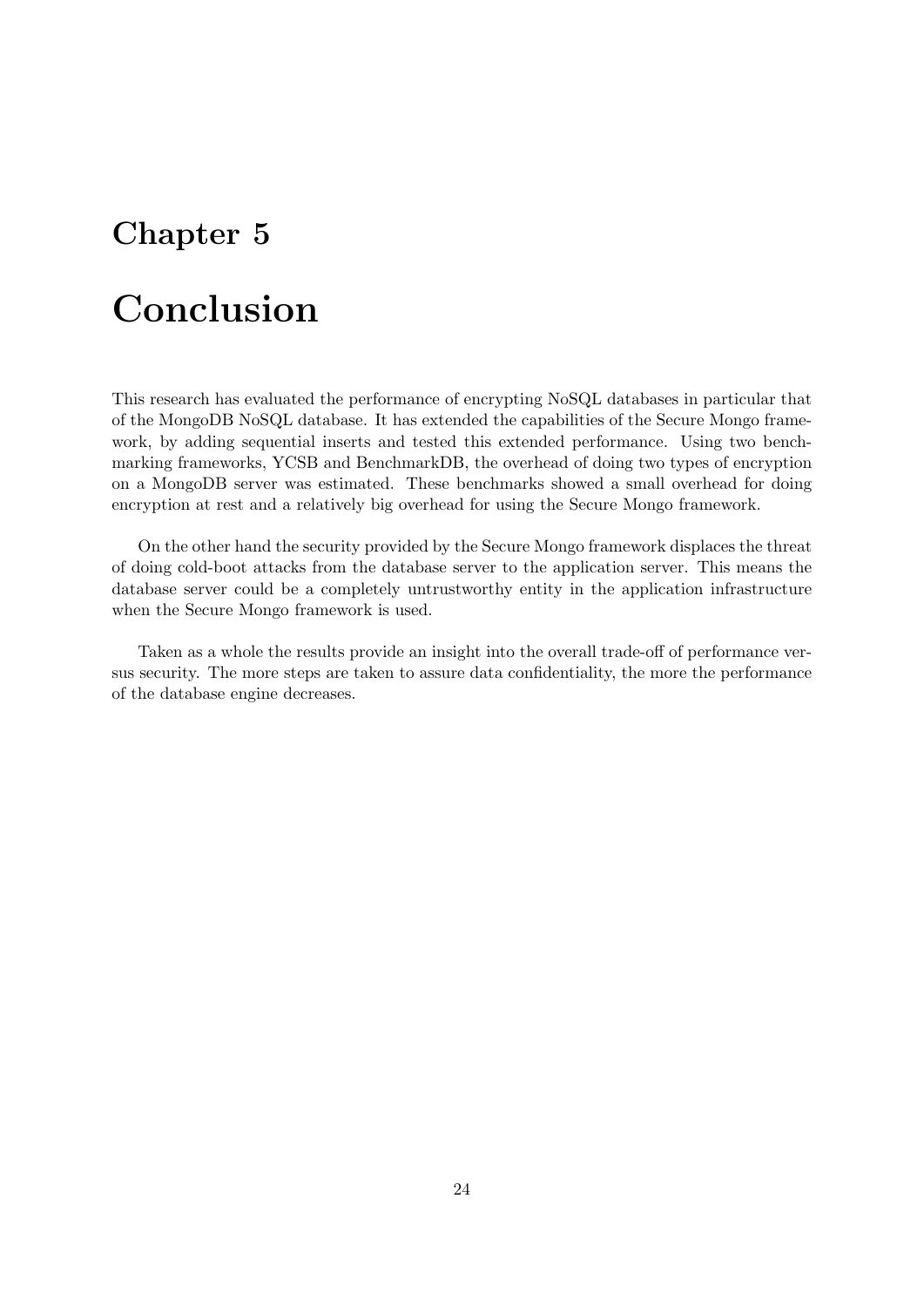# <span id="page-26-0"></span>Discussion & Future Work

## <span id="page-26-1"></span>6.1 Discussion

Preferably the complete benchmarking would have been done with only one benchmarking framework, but as the authors of the MongoDB code did their benchmark in this exact same type of set-up, and YCSB could not be used for the benchmarking of the Secure Mongo framework due to incompatibilities between YCSB and the PyMongo driver, this was the compromise.

Due to the fact that MongoDB enterprise (closed-source) is the only MongoDB that has encryption-at-rest available as a feature, source-code inspection of their implementation of the encryption was impossible. This meant no review of the key management and implementation of the AES-cryptosystem was done.

The initial source-code of the Secure Mongo framework had quite a steep learning curve into making it work. In the end the result of the project was also a cleaned up and trimmed version of the Secure Mongo framework with sequential inserts added as a feature.

Due to time restrictions no performance measurements of the partial homomorphic encryption was done. The ORE was not implemented to it's fullest possibilities as ORE also supports range-queries, sorting and filtering. ORE currently only makes it possible to index on integers which for actual database usage would make it considerably impractical. With the benchmarks done on the Secure Mongo framework no parallel writes were done to test consistency, which hypothetically is something the current implementation of the AVL-tree was not designed for.

The MongoDB NoSQL system was presented as a general NoSQL database to test these types of encryption schemes. While most of the encryption schemes proposed here are quite modular, it would be better to test the performance of other NoSQL databases i.e. ones that are not document stores.

## <span id="page-26-2"></span>6.2 Future work

The feasibility of using a MongoDB Javascript server-side proxy to cut-out network latency in AVL-tree traversal was tested. Conclusion was that implementing AES-CBC encryption with Javascript was beyond the scope of the project and most likely very in-efficient. Implementation of a server-side proxy built-in with the MongoDB source-code however could be quite efficient as the FastORE C-code can be dropped in seamlessly with the MongoDB C++.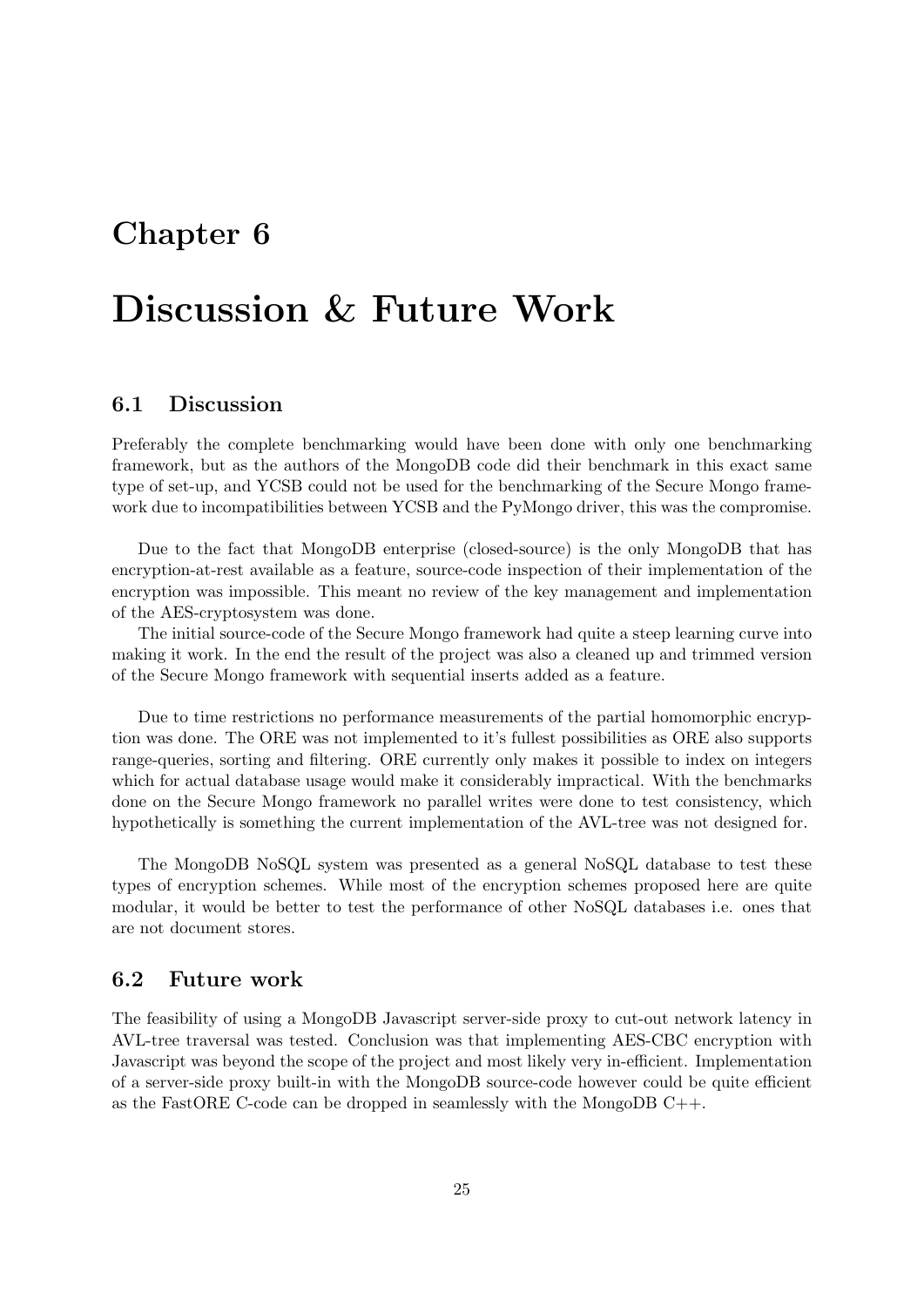Native indexing built into MongoDB. That is, MongoDB already uses B-tree implementations for indexes. If the implementation of an ORE comparator would be written for these indexes the tree-traversal could speed up. A possible downside of this approach would be that MongoDB has to be modified in order to work, whereas our current solution allows to use an arbitrary (Cloud) instance of MongoDB.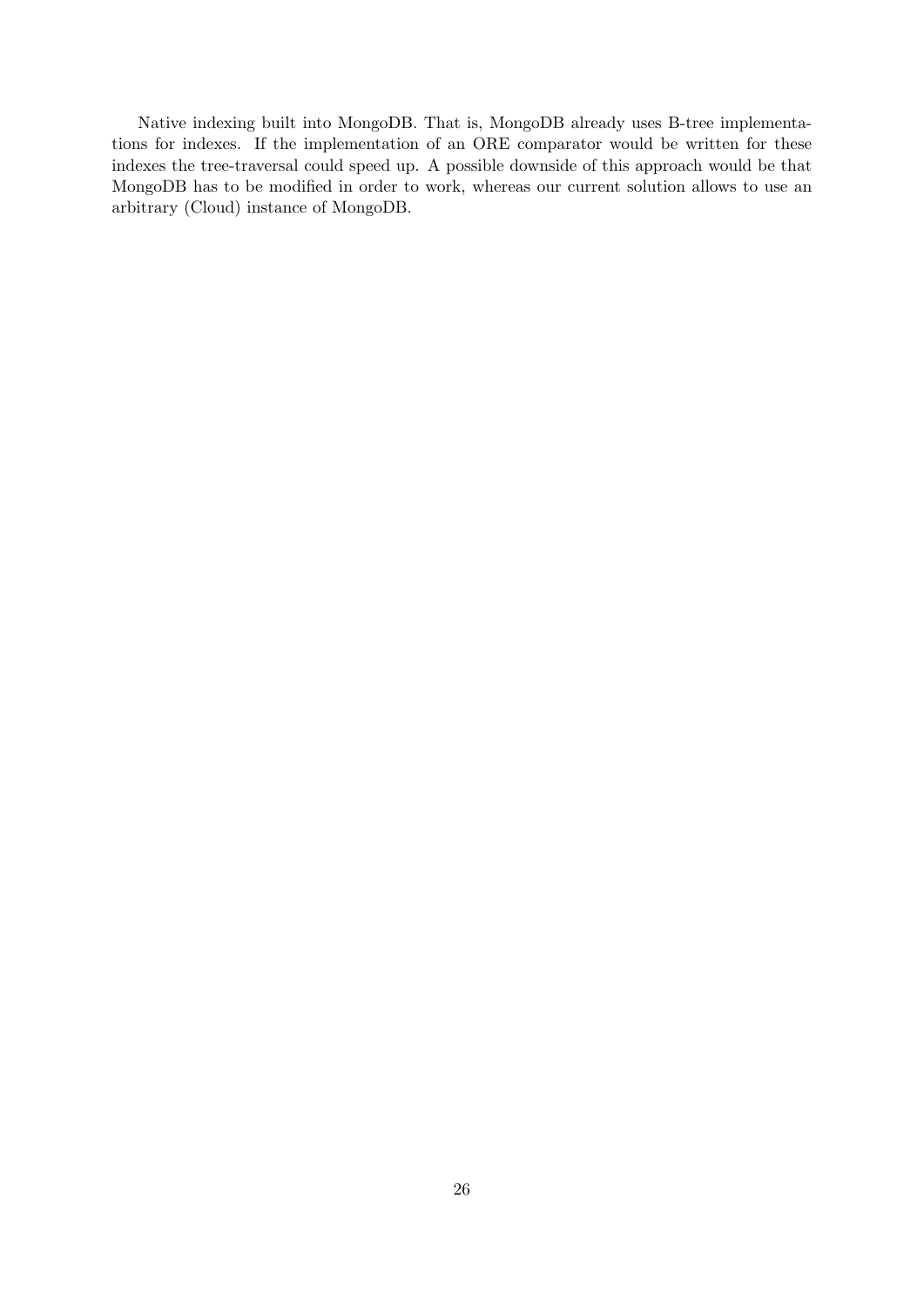# Appendix

This appendix contains pieces of code, queries, et cetera that are too long to place in the chapters of the report.

```
Listing 7.1: Read query.
```

```
{
  "op":" query ",
  "ns":" ycsb . usertable ",
  " query ":{
    " find ":" usertable ",
    " filter ":{ "_id":" user6047990667576834393 " },
    " ntoreturn ":-1
  },
  " keysExamined ":1,
  " docsExamined ":1,
  " cursorExhausted ": true ,
  " numYield ":0,
  " locks ":{
    " Global ":{
       " acquireCount ":{
         "r": NumberLong (2)
       }
     },
    " Database ":{
       " acquireCount ":{
         "r": NumberLong (1)
       }
    },
    " Collection ":{
       " acquireCount ":{
         "r": NumberLong (1)
       }
     }
  }, ...
}
```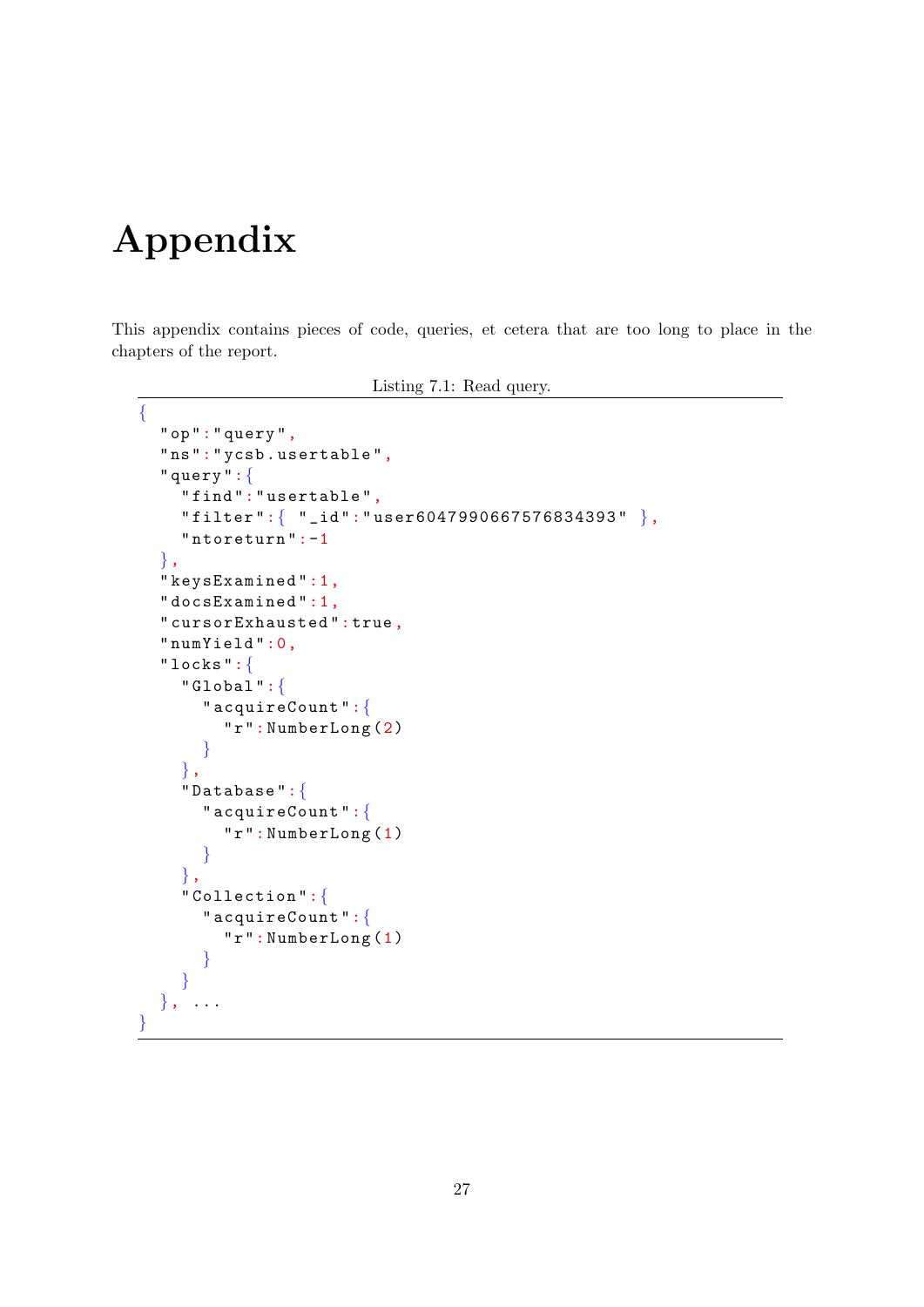```
{
  "op":" insert ",
  "ns":" ycsb . usertable ",
  " query ":{
    " insert ":" usertable ",
    " ordered ": true ,
    " documents ":[
       {
         "_id":" user7456755629803624101 ",
         " field1":\{" $binary ":"PCU/ Kj0sPDcgOjsyKjoxLiAqNiA6Nz ...",
           " $type ":"00"
         },
         "field0" : ...}
    ]
  },
  " ninserted ":1,
  " keysInserted ":1,
  " numYield ":0,
  " locks ":{
    "Global" :" acquireCount ":{
         "r": NumberLong (1),
         "w": NumberLong (1)
       }
    },
    " Database ":{
       " acquireCount ":{
         "w": NumberLong (1)
      }
    },
    " Collection ":{
       " acquireCount ":{
         "w": NumberLong (1)
       }
    }
  }, ...
```
}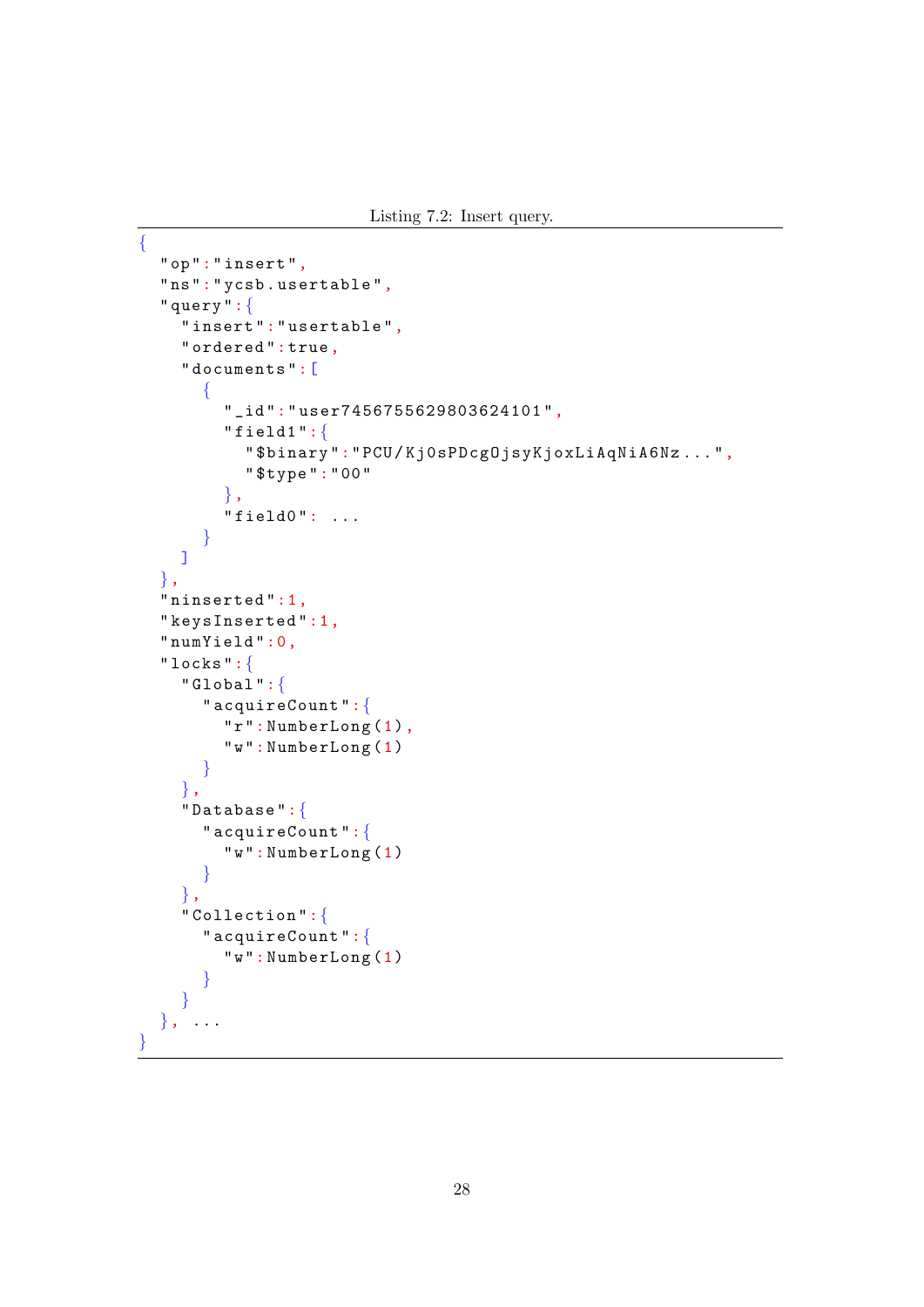```
{
  "op":" update ",
  "ns":" ycsb . usertable ",
  " query ":{ "_id":" user70885375125615183 " },
  " updateobj ":{
    " $set ":{
       " field2 ":{
         " $binary ":" JC8wOTQhJyYyKjsqJjAyNiAxICQwNyY ...",
         " $type ":"00"
       }
    }
  },
  " keysExamined ":1,
  " docsExamined ":1,
  " nMatched ":1,
  " nModified ":1,
  " numYield ":0,
  " locks ":{
    " Global ":{
       " acquireCount ":{
         "r": NumberLong (1),
         "w": NumberLong (1)
       }
    },
    " Database ":{
       " acquireCount ":{
         "w": NumberLong (1)
       }
    },
    " Collection ":{
       " acquireCount ":{
         "w": NumberLong (1)
       }
    }
  \}, . . .
}
```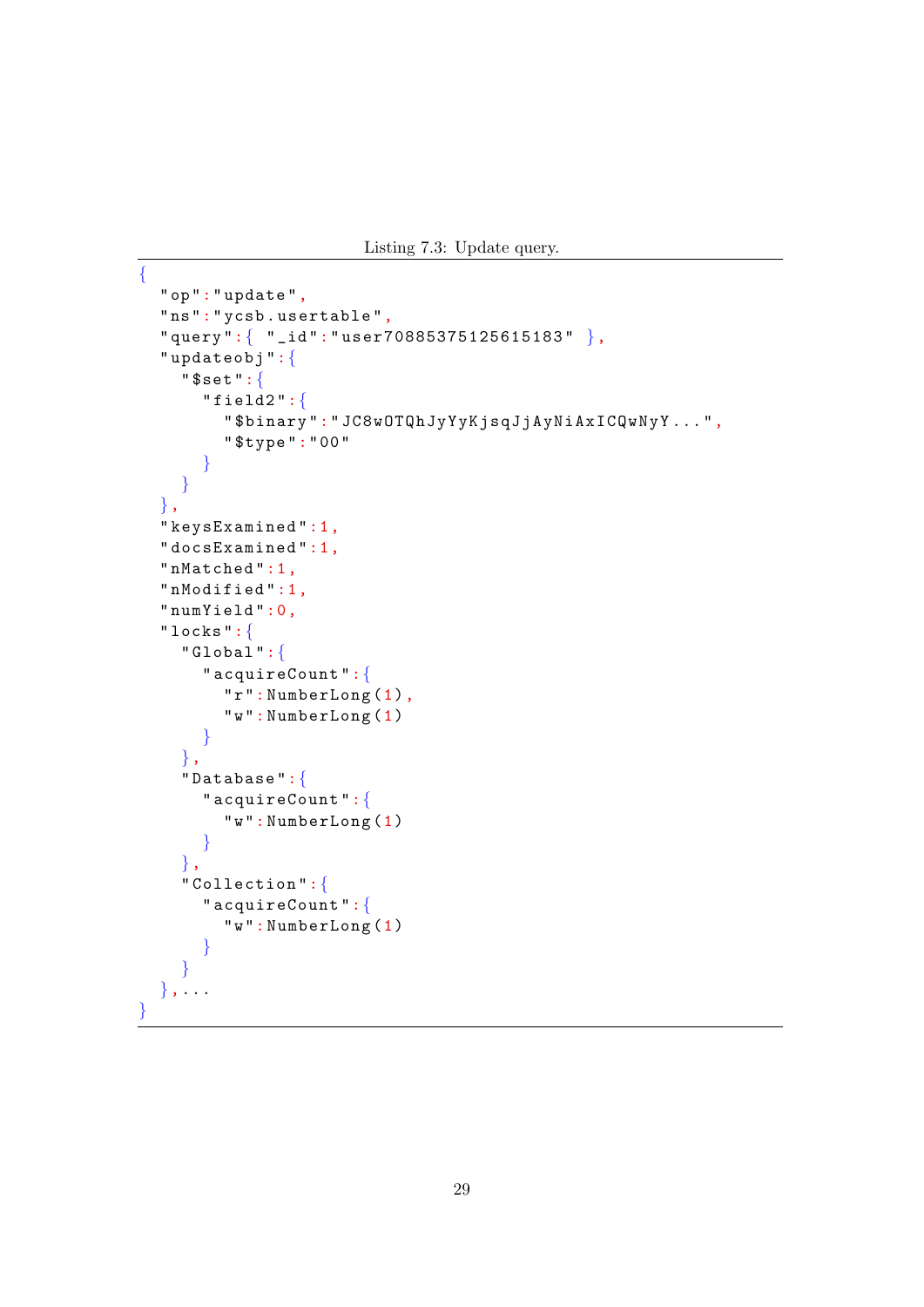# Bibliography

- <span id="page-31-13"></span>[1] [https://www.mongodb.com/partners/partner-program/technology/certification/](https://www.mongodb.com/partners/partner-program/technology/certification/encryption-best-practices) [encryption-best-practices](https://www.mongodb.com/partners/partner-program/technology/certification/encryption-best-practices).
- <span id="page-31-5"></span>[2] At-test encryption in MongoDB 3.2: features and performance. [https://www.mongodb.](https://www.mongodb.com/blog/post/at-rest-encryption-in-mongodb-3-2-features-and-performance) [com/blog/post/at-rest-encryption-in-mongodb-3-2-features-and-performance](https://www.mongodb.com/blog/post/at-rest-encryption-in-mongodb-3-2-features-and-performance). Accessed: 2017-01-23.
- <span id="page-31-0"></span>[3] DB-engines ranking. <http://db-engines.com/en/ranking>. Accessed 2017-01-23.
- <span id="page-31-14"></span>[4] mongodb-labs/YCSB. <https://github.com/mongodb-labs/YCSB>. Accessed: 2017-01-23.
- <span id="page-31-11"></span>[5] YCSB. <https://github.com/brianfrankcooper/YCSB>. Accessed: 2017-01-11.
- <span id="page-31-1"></span>[6] Alves, Pedro. A framework for searching encrypted databases. In Anais do XVI Simpsio Brasileiro em Segurana da Informao e de Sistemas Computacionais (SBSeg 2016), 2016.
- <span id="page-31-8"></span>[7] Josh Benaloh. Dense probabilistic encryption. In Proceedings of the workshop on selected areas of cryptography, pages 120–128, 1994.
- <span id="page-31-2"></span>[8] Christoph Bösch, Pieter Hartel, Willem Jonker, and Andreas Peter. A survey of provably secure searchable encryption. ACM Computing Surveys (CSUR), 47(2):18, 2015.
- <span id="page-31-10"></span>[9] Brian F. Cooper. Yahoo! Cloud Serving Benchmark. ACM Symposium on Cloud Computing, 2010.
- <span id="page-31-12"></span>[10] Brian F Cooper, Adam Silberstein, Erwin Tam, Raghu Ramakrishnan, and Russell Sears. Benchmarking cloud serving systems with YCSB. In Proceedings of the 1st ACM symposium on Cloud computing, pages 143–154. ACM, 2010.
- <span id="page-31-3"></span>[11] Joan Daemen and Vincent Rijmen. The design of Rijndael: AES-the advanced encryption standard. Springer Science & Business Media, 2013.
- <span id="page-31-6"></span>[12] die.net. mlock(2) - Linux man page. <https://linux.die.net/man/2/mlock>. Accessed 2017-02-08.
- <span id="page-31-9"></span>[13] Taher ElGamal. A public key cryptosystem and a signature scheme based on discrete logarithms. IEEE transactions on information theory, 31(4):469–472, 1985.
- <span id="page-31-7"></span>[14] Shafi Goldwasser and Silvio Micali. Probabilistic encryption & how to play mental poker keeping secret all partial information. In Proceedings of the fourteenth annual ACM symposium on Theory of computing, pages 365–377. ACM, 1982.
- <span id="page-31-4"></span>[15] Michael Gruhn and Tilo Muller. On the practicability of cold boot attacks. In Availability, Reliability and Security (ARES), 2013 Eighth International Conference on, pages 390–397. IEEE, 2013.